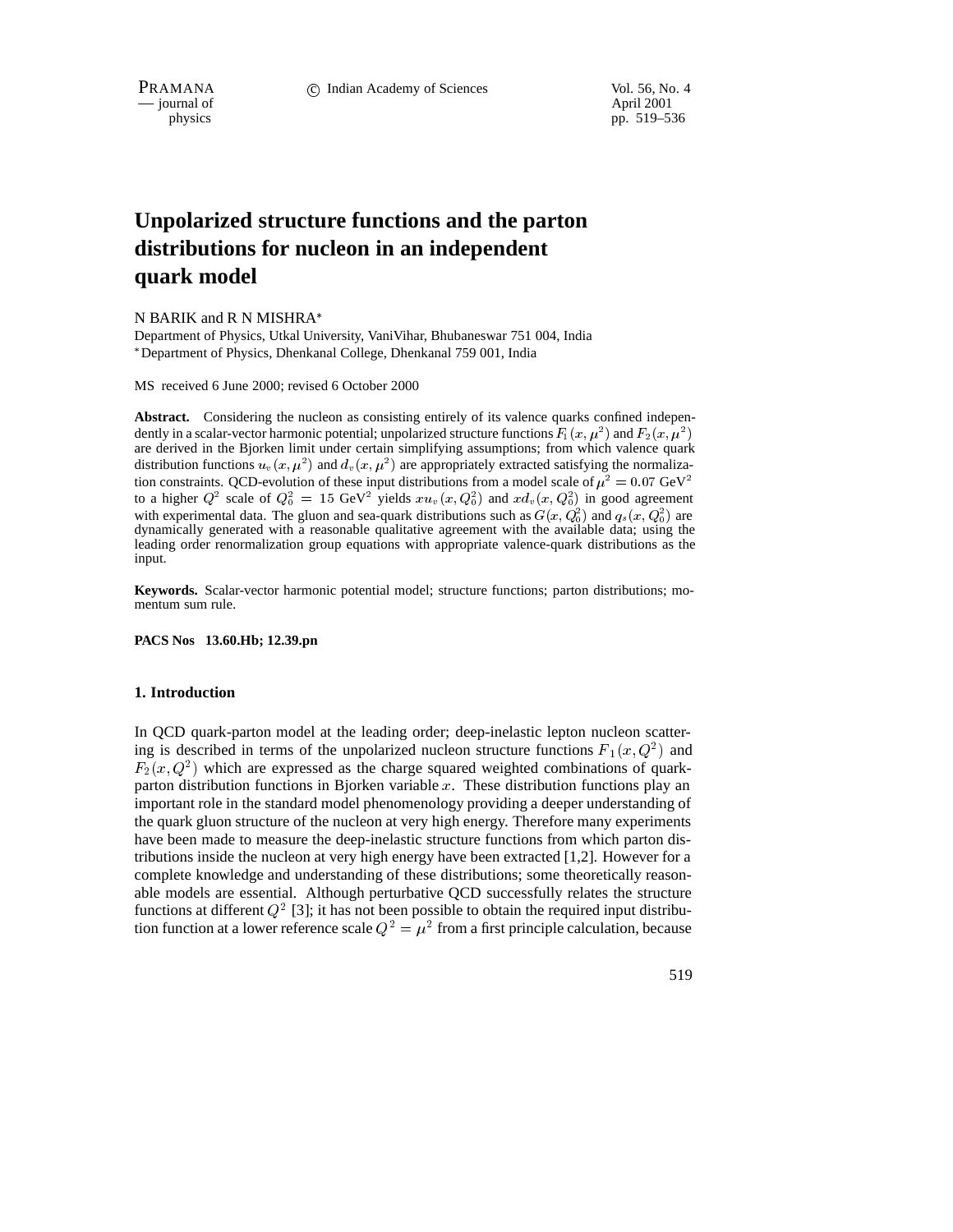of the inadequate understanding of the non-perturbative QCD in the confinement domain. Lattice QCD, as the favourite first principle technique has been pursued recently in this context [4]. Nevertheless it does involve inevitably increasing computational complexity in arriving at any desirable precision in its prediction. Therefore the input distribution functions at a lower reference scale, required in the  $Q^2$ -evolution process to obtain the parton distributions at experimentally relevant higher  $Q^2$ -values, are usually taken in suitable parametrized forms, which are fitted ultimately after the evolution with the available experimental data. There has also been attempts to derive the distribution functions at the bound state scales of the nucleons described by the low energy QCD-inspired phenomenological models. Such an approach can as well provide an interesting link between the low energy constituent quark models with the high energy parton picture of the hadrons; which may provide better understanding of the parton distribution in nucleons inside the nucleus and also the quark contribution to the proton spin.

Following the pioneering work of Jaffe [5] based on the MIT-Bag model; there has been several attempts [6–13] for the theoretical evaluation of deep-inelastic structure functions. The structure functions obtained in these models at a very low resolution scale, corresponding to the bound state scale of  $Q^2 = \mu^2 \simeq \mathcal{O}(\Lambda_{\text{OCD}}^2)$ , is considered to represent the leading twist non-singlet part of the physical structure function. Therefore one needs to evolve them appropriately through QCD-evolution equations [3] to the experimentally relevant higher  $Q^2$  region for a comparison with the available data. All these calculations however yield more or less reasonable results mostly by way of fitting the experimental data with the  $Q^2$ -evolved structure functions or the valence quark distributions realized from the model input expressions. Nevertheless, in most of these calculations the problem of fixing the model parameters remains.

We would intend here to derive the explicit functional forms for the unpolarized nucleon structure functions in an alternative constituent quark model of independent quarks confined by an effective scalar-vector harmonic potential in a Dirac formalism; whose model parameters had already been fixed earlier at the level of hadron spectroscopy and static hadron properties [14,15]. Our purpose here would be to investigate to what extent the input structure functions obtained at the model scale when evolved to high  $Q^2$  yield results comparable with the experimental data at least at a qualitative level without insisting on quantitative precision. The predictive power of the model to be adopted here has been amply demonstrated in wide ranging low energy hadronic phenomena which include the weak and electromagnetic decays of light and heavy flavor mesons [16], elastic form factors and charge radii of nucleon  $[14]$ , pion and K-meson  $[16]$  and the electromagnetic polarizability of proton [18]. Recently this model has also been successfully used in the study of the deep-inelastic polarized structure functions  $g_1^P(x,Q^2)$  and  $g_2^P(x,Q^2)$  of the proton [19]. Therefore we expect that by extending this model to the study of the unpolarized structure functions of the nucleon; it would provide a useful link between this low-energy constituent quark model and its corresponding high energy parton description of the nucleon.

In adopting this model here; we take the approximation of no gluon and sea-quark contents for the nucleon at some static point  $Q^2 = \mu^2$  to consider the deep-inelastic scattering of electrons off the valence quarks only. The model solutions for the bound valence quark eigenmodes provide the essential model input in expressing the electromagnetic currents which ultimately define the relevant hadronic tensor for the deep-inelastic process. Explicit functional forms of the unpolarized structure functions are then derived analytically from the symmetric part of the hadronic tensor in the Bjorken limit with certain simpli-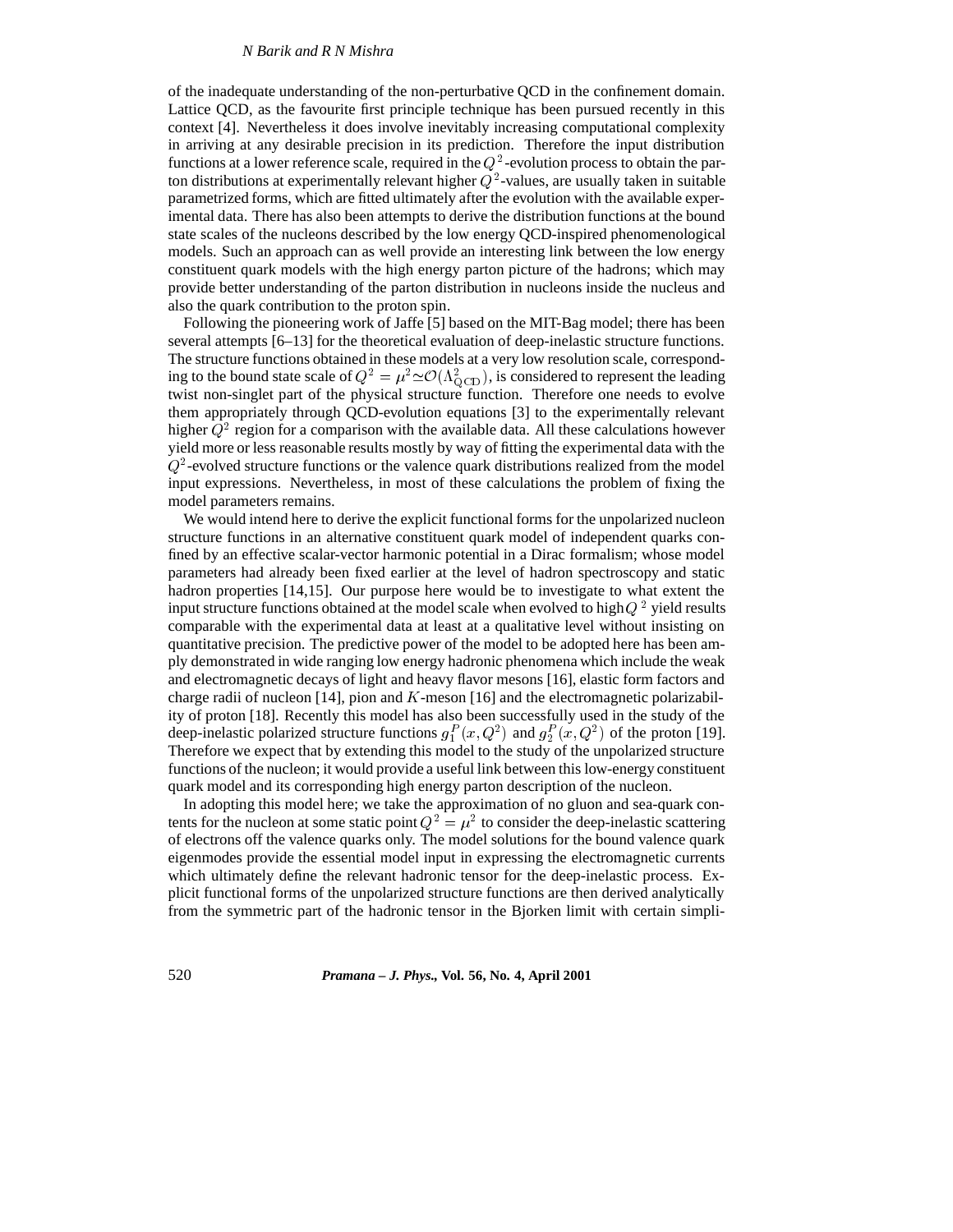fying assumptions; which on appropriate comparison with the parton model interpretation yields the valence quark distributions at the model scale of a low  $Q^2 = \mu^2 \simeq \mathcal{O}(\Lambda_{\text{QCD}}^2)$ . The support problem encountered in the present derivation is found to be rather minimal with structure functions falling off very rapidly to zero beyond  $x = 1$ . Inspite of this apparent inadequate behaviour at and beyond the kinematic boundary; the overall suitability of the valence distribution functions obtained here can be tested through the normalization constraints; which are in fact found to be satisfied approximately within the limits of the kinematic boundaries. However if we extend the upper limit of the normalization integral from  $x = 1$  to  $\infty$ ; analytic evaluation of the integral yields the exact normalizations, demonstrating the minimal effects of the support problem. Therefore we believe that the valence distributions so extracted at the bound state scale can provide adequate model based inputs for appropriate QCD-evolution to experimentally relevant high  $Q^2$  region for a qualitative comparison with the experimental data.

The paper is organized in the following manner. In  $\S2$ , we discuss briefly the basic formalism with the necessary kinematics and derive the unpolarized structure functions  $F_1(x, Q^2)$  and  $F_2(x, Q^2)$  for the nucleon in the present model from the symmetric part of the hadronic tensor under certain simplifying assumptions in the Bjorken limit. Section 3 provides an appropriate parton model interpretation of the structure function  $F_1(x,Q^2)$  which enables us to extract the valence quark distribution functions  $u_y(x,Q^2)$ and  $d_v(x, Q^2)$  at the model scale of low  $Q^2 = \mu^2$  (which is not evident in these closed form expressions) as explicit functions of Bjorken variable  $x$  only. The valence distributions are found to saturate the required normalization constraints quite satisfactorily. The bound state scale of low  $Q^2 = \mu^2$  is fixed on the basis of the renormalization group equations [13] by taking the experimental data of the momentum carried by the valence quarks at  $Q_0^2 = 15$  GeV<sup>2</sup> and also at the model scale  $Q^2 = \mu^2$ . Then the valence distribution function  $u_v(x, Q^2) = 2d_v(x, Q^2)$  is evolved to the reference scale  $Q_0^2 = 15 \text{ GeV}^2$  using the QCD-nonsinglet evolution equation, which are then utilized to evaluate the valence parts of the structure functions such as  $[F_2^P(x,Q_0^2)]_v$ ,  $[F_2^n(x,Q_0^2)]_v$  and that of the combination  $[F_2^P(x,Q_0^2) - F_2^n(x,Q_0^2)]_v = \frac{x}{3} [u_v(x,Q_0^2) - d_v(x,Q_0^2)]$  for a comparison with the available experimental data. In  $\S 4$ , we attempt to obtain the gluon and the sea quark distribution in the form of  $G(x,Q_0^2)$  and  $q_s(x,Q_0^2)$  respectively; which are dynamically generated via well-known leading order renormalization group equations [20,21], with the valence distributions as the inputs. Then before attempting any specific flavor decomposition of the quark sea; we evaluate the momentum fraction carried by the quark-sea; the gluons as well as the valence quarks at  $Q_0^2=15~{\rm GeV^2};$  which saturate the momentum sum rule. Finally to realize the complete structure functions  $F_2^{(p,n)}(x,Q_0^2)$  and their difference  $[F_2^p(x,Q_0^2) - F_2^n(x,Q_0^2)]$  which takes into account appropriate sea contributions together with their valence parts; we consider some specific prescription for the flavor decomposition of the sea. The structure functions so calculated are then compared with the available experimental data. Section 5 provides a brief summary and conclusion.

# **2. Structure functions in the model**

The deep-inelastic electron-nucleon scattering is usually described by the hadronic tensor which is expressed as the Fourier transform of single nucleon matrix element of the commutator of two electromagnetic currents such as

*Pramana – J. Phys.,* **Vol. 56, No. 4, April 2001** 521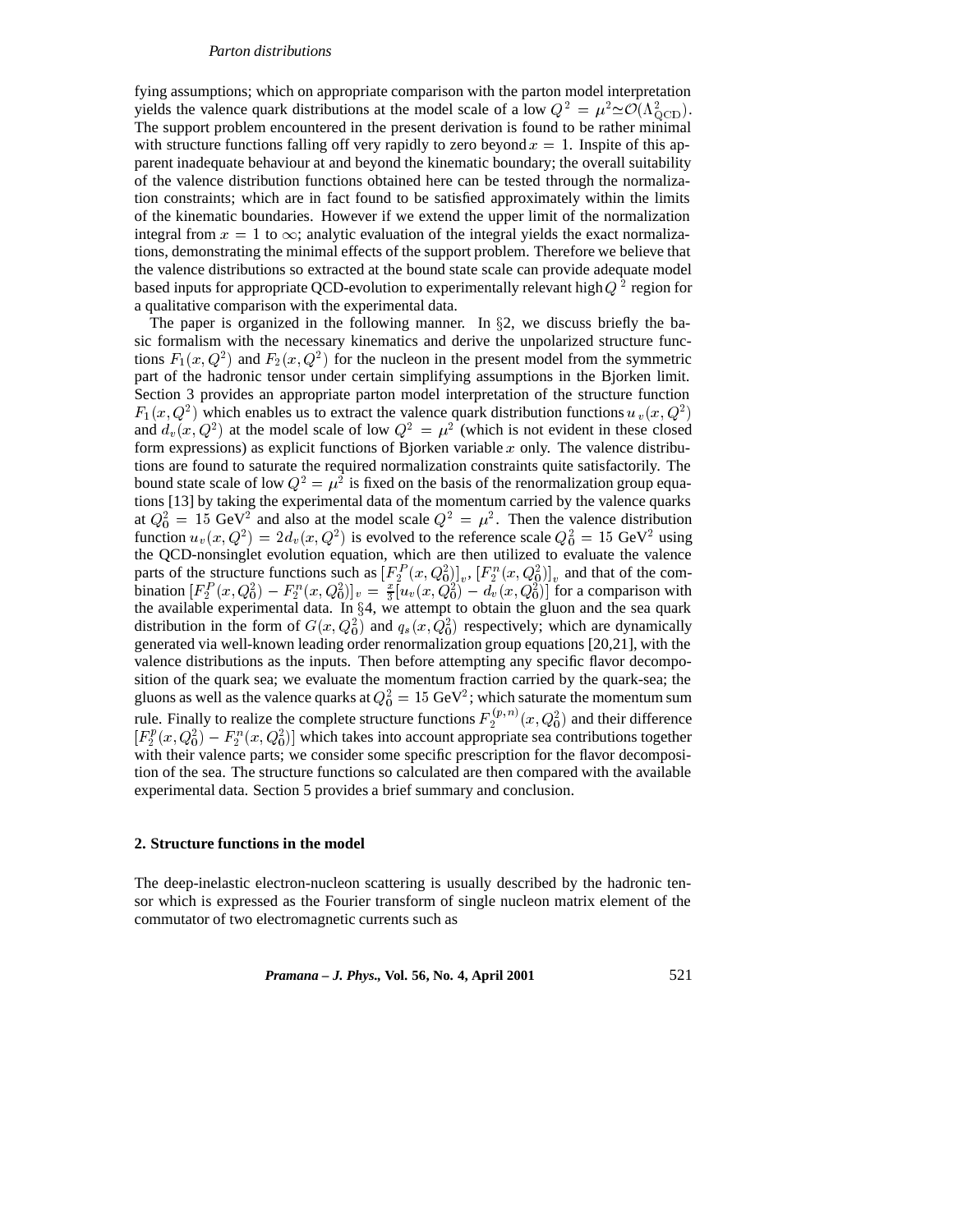$$
W_{\mu\nu} = \frac{1}{4\pi} \int d^4 \xi e^{iq\xi} \langle P, S \mid [J_{\mu}(\xi), J_{\nu}(0)] \mid P, S \rangle,
$$
 (2.1)

where q is the virtual photon four-momentum and P and S are the four-momentum and spin of the target nucleon respectively such that  $P^{\mu}P_{\mu} = M^2$ ,  $S^{\mu}S_{\mu} = -M^2$  and  $P^{\mu}S_{\mu} =$ 0. The coventional kinematic variables are defined usually as  $Q^2 = -q^2 > 0$  and  $x =$  $Q^2/2\nu$ ; when  $\nu = P q$  and  $0 \le x \le 1$ . In the rest frame of the target nucleon; one takes  $P \equiv (M, 0, 0, 0)$  and  $q \equiv (\nu/M, 0, 0, \sqrt{\nu^2/M^2 + Q^2})$ . The nucleon state  $|P, S\rangle$  in eq. (2.1) is normalized as  $\langle P, S | P', S' \rangle = (2\pi)^3 2E \delta^3 (\mathbf{P} - \mathbf{P}') \delta_{SS'}$ .  $W_{\mu\nu}$  in eq. (2.1) can be decomposed into a symmetric part  $W_{\mu\nu}^{(S)}$  and an antisymmetric part  $W_{\mu\nu}^{(A)}$  respectively; when it is the symmetric part  $W_{\mu\nu}^{(s)}$  that defines the spin averaged structure functions  $F_1$ and  $F_2$ . The covariant expansion of  $W_{\mu\nu}^{(S)}$  in terms of the scalar functions  $W_1(x,Q^2)$  and  $W_2(x,Q^2)$  provides its model independent description as

$$
W_{\mu\nu}^{(S)} = \left[ -g_{\mu\nu} + \frac{q_{\mu}q_{\nu}}{q^2} \right] W_1(x, Q^2)
$$
  
+ 
$$
\left[ \left( P_{\mu} - q_{\mu} \frac{P \cdot q}{q^2} \right) \left( P_{\nu} - q_{\nu} \frac{P \cdot q}{q^2} \right) \right] \frac{W_2(x, Q^2)}{M^2}.
$$
 (2.2)

The unpolarized structure functions  $F_1(x,Q^2)$  and  $F_2(x,Q^2)$  which become the scaling functions of the Bjorken variable x in the Bjorken limit  $(Q^2 \to \infty, \nu \to \infty$  with x fixed) are defined as  $F_1(x,Q^2) \equiv W_1(x,Q^2)$  and  $F_2(x,Q^2) \equiv \nu W_2(x,Q^2)/M^2$ . It is well-known that while the structure function  $F_1(x,Q^2)$  provides the contributions of the transverse virtual photons; a combination such as  $W_L(x,Q^2) = [F_2(x,Q^2)/2x F_1(x, Q^2)$  owes it to the longitudinal virtual photons. It can be shown that  $W_L(x, Q^2) = \frac{2M^2 x}{\nu} W_{00}^{(S)}$ ; so that with  $W_{00}^{(S)}$  as finite in the Bjorken limit;  $W_L \longrightarrow 0$  satisfying thus the so called Callen Gross relation [22]

$$
F_2(x, Q^2) = 2xF_1(x, Q^2). \tag{2.3}
$$

Therefore for a model derivation of the structure functions one can start with eq. (2.1) with a static no gluon approximation for the target nucleon considered at rest. The nucleon state  $|P, S\rangle$  in eq. (2.1) can be expressed in terms of its normalized SU(6)-spin flavor configuration denoted by  $|N, S\rangle$  so that;

$$
| P, S \rangle = [(2\pi)^{3} 2M \delta^{3}(0)]^{1/2} | N, S \rangle.
$$
 (2.4)

Then eq.  $(2.1)$  can be recast into a more suitable form [5] as;

$$
W_{\mu\nu}(q, S) = \frac{M}{2\pi} \int_{-\infty}^{+\infty} dt e^{iq_0 t} \int d^3 \mathbf{r}_1 \int d^3 \mathbf{r}_2 e^{-i\mathbf{q} \cdot (\mathbf{r}_1 - \mathbf{r}_2)} \times \langle N, S \mid [J_{\mu}(\mathbf{r}_1, t), J_{\nu}(\mathbf{r}_2, 0)] \mid N, S \rangle.
$$
 (2.5)

 $\sum_{q} e_q \psi_q(\xi) \gamma_\mu \psi_q(\xi)$ ; where  $e_q$  is the electric charge of the valence quark of flavor q inside The electromagnetic current of the target nucleon is taken here in the form  $J_{\mu}(\xi)$  = the nucleon. Expansion of the current commutator in  $W_{\mu\nu}(q,s)$  in a constituent quark model generates bound quark propagator in the expression. But the calculation of the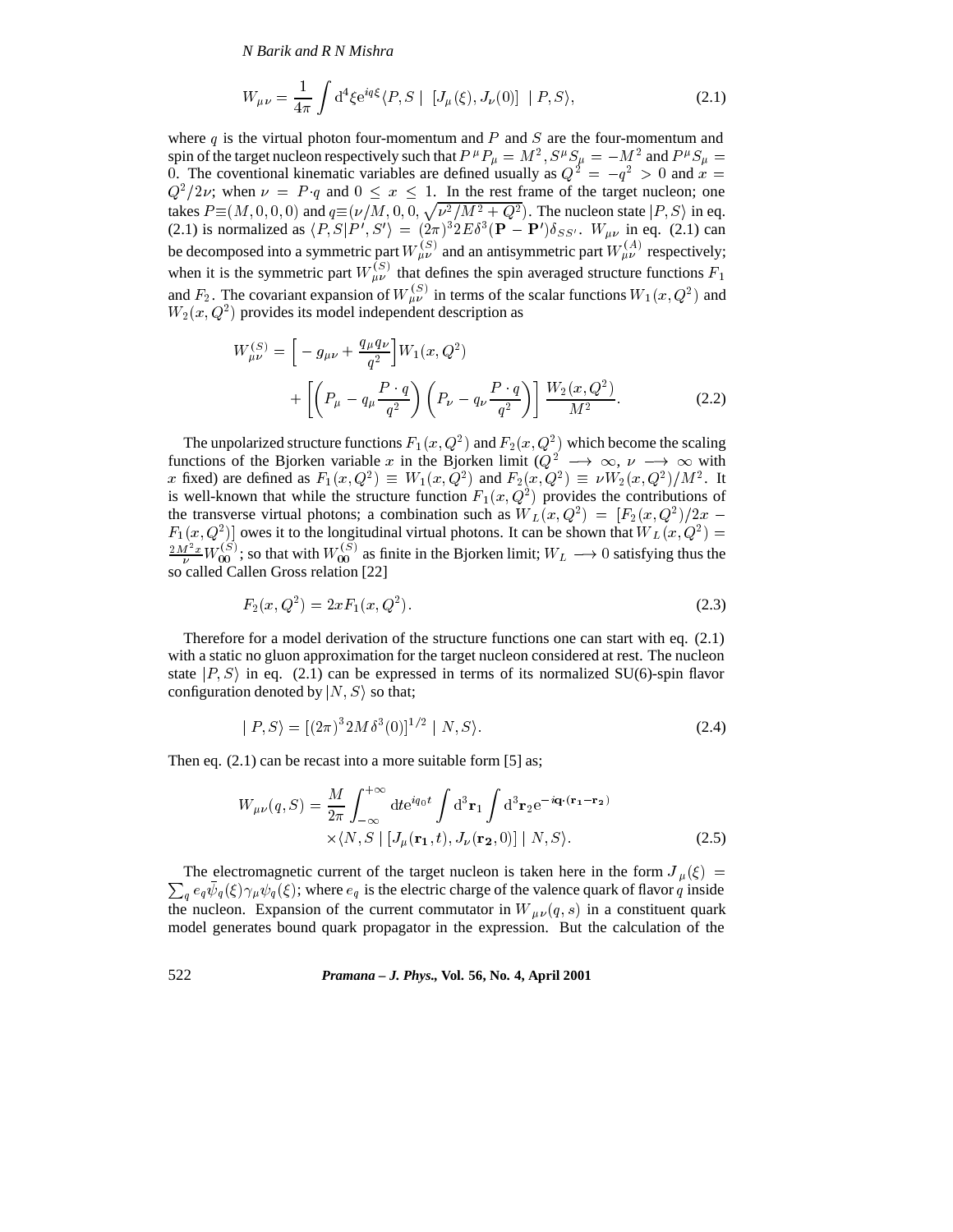bound quark propagator in the model would be extremely complicated leading to the evaluation of the structure function prohibitively more difficult. This however differs from the usual free field Dirac propagator mainly by virtue of the confining interaction. If the confining interaction is believed to be negligible in the Bjorken limit and the constituent quark mass  $m<sub>a</sub>$  is taken in the current mass limit; it can be possible to replace the bound quark propagator by the free quark propagator in the zero mass limit as

$$
\lim_{m_q \to 0} S_D(x) = \frac{1}{(2\pi)^3} \int d^4k \, k \epsilon(k_0) \delta(k^2) e^{\pm ikx}, \tag{2.6}
$$

with  $\epsilon(k_0)$  = sign(k<sub>0</sub>); which can yield a meaningful calculation of the structure function in the model. Justification of such an argument has been demonstrated in one dimensional Bag model [5] by showing that the propagator in the Bjorken limit is independent of the confining boundary. Therefore without explicit verification that it gives the same result as the bound state propagator in the Bjorken limit; free space propagator has also been used in three dimensional Bag model calculation of the nucleon structure function. We have adopted the same approximation in our earlier work on the calculation of spin dependent structure function in the present model [19]; where the quark mass parameter has been taken in the current mass limit as  $m_q = 10$  MeV. Thus with the quark propagator taken as in eq. (2.6); the symmetric part of the hadronic tensor  $W_{\mu\nu}^{(S)}$  can be obtained as

$$
W^{(S)}_{\mu\nu} = [g_{\mu\lambda}g_{\nu\sigma} + g_{\mu\sigma}g_{\nu\lambda} - g_{\mu\nu}g_{\lambda\sigma}]T^{\lambda\sigma}.
$$
 (2.7)

Here

$$
T^{\lambda\sigma} = \frac{M}{(2\pi)^4} \sum_{q} e_q^2 \int d^4k k^{\lambda} \epsilon(k_0) \delta(k^2) \int_{-\infty}^{+\infty} dt e^{i(q_0 + k_0)t} \times \int d^3 \mathbf{r}_1 d^3 \mathbf{r}_2 e^{-i(\mathbf{q} + \mathbf{k}) \cdot (\mathbf{r}_1 - \mathbf{r}_2)} \langle \Gamma^{\sigma} \rangle,
$$
 (2.8)

and

$$
\langle \Gamma^{\sigma} \rangle = \langle N, S \mid [\bar{\psi}_q(\mathbf{r}_1, t) \gamma^{\sigma} \psi_q(\mathbf{r}_2, 0) - \bar{\psi}_q(\mathbf{r}_2, 0) \gamma^{\sigma} \psi_q(\mathbf{r}_1, t)] \mid N, S \rangle.
$$
\n(2.9)

Since it is evident from eq. (2.2) that  $F_1(x,Q^2) = W_1(x,Q^2)$  is the coefficient of  $(-g_{\mu\nu})$  in the covariant expansion of  $W_{\mu\nu}^{(S)}$ ; eq. (2.7) in the same token can yield

$$
F_1(x, Q^2) = g_{\lambda\sigma} T^{\lambda\sigma} \tag{2.10}
$$

from which  $F_2(x,Q^2)$  would follow through the Callen Gross relation. This provides the basic framework necessary for the derivation of structure function in a constituent quark model.

In the present model we express the quark field operators  $\psi_g(\mathbf{r}, t)$  and hence  $\psi_g(\mathbf{r}, t)$  by their possible expansion in terms of the bound quark/anti-quark eigenmodes derivable in model as

$$
\psi_q(\mathbf{r},t) = \sum_{\zeta} \left[ b_{q\zeta} \Phi_{q\zeta}^{(+)}(\mathbf{r}) e^{-i\mathbf{E}_{\mathbf{q}\zeta}\mathbf{t}} + \tilde{\mathbf{b}}_{\mathbf{q}\zeta}^{\dagger} \Phi_{\mathbf{q}\zeta}^{(-)}(\mathbf{r}) e^{i\mathbf{E}_{\mathbf{q}\zeta}\mathbf{t}} \right],\tag{2.11}
$$

*Pramana – J. Phys.,* **Vol. 56, No. 4, April 2001** 523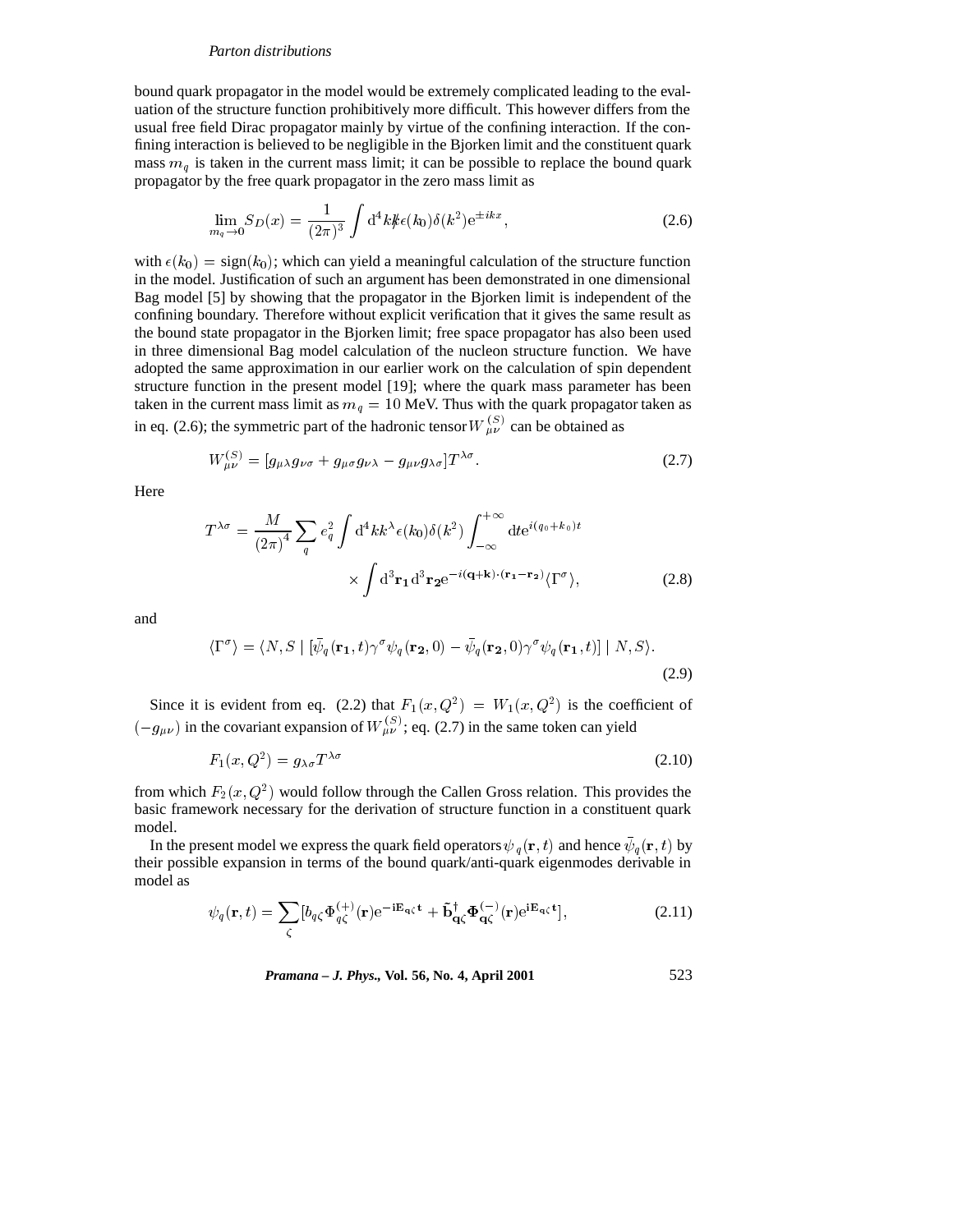where  $b_{\alpha\beta}^{\dagger}$  is the antiquark creation operator and  $b_{q\zeta}$  is the quark annihilation operator corresponding to flavor  $q$  in the eigenmodes represented by the set of all the Dirac quantum numbers  $\zeta \equiv (n, k, j)$ .  $\Phi_{a\zeta}^{(\pm)}(\mathbf{r})$  are the possible eigenmodes with respective eigenvalues as  $E_{q\zeta}$  which provide in principle the basis set for the expansion in eq. (2.11). In the actual calculation of the relevant expectation value  $\langle \Gamma^{\sigma} \rangle$  in eq. (2.9) with respect to the nucleon ground state; only the ground state positive energy eigenmodes  $\Phi_{q\zeta_0}^{(+)}(\mathbf{r})$  would effectively contribute. In the present model with the independent quark confining potential  $V(r) = (1/2)(1 + \gamma^0)(ar^2 + V_0)$ , they are realized as [14]

$$
\Phi_{q\zeta_0}^{(+)}(\mathbf{r}) = \frac{1}{\sqrt{4\pi}} \begin{pmatrix} ig_q(r)/r \\ \vec{\sigma} \cdot \hat{\mathbf{r}} f_q(r)/r \end{pmatrix} \chi_{\zeta_0},\tag{2.12}
$$

where

$$
g_q(r) = N_q(r/r_{0q})e^{-r^2/2r_{0q}^2},
$$
  
\n
$$
f_q(r) = -\frac{N_q}{\lambda_q r_{0q}}(r/r_{0q})^2 e^{(-r^2/2r_{0q}^2)}.
$$
\n(2.13)

With  $E_q' = (E_{q\zeta_0} - V_0/2), m_q' = (m_q + V_0/2), \lambda_q = (E_q' + m_q')$  and  $r_{0q} = (\alpha\lambda_q)^{-1/4};$ the normalization factor  $N_q$  is given by

$$
N_q^2 = \frac{8\lambda_q}{\sqrt{\pi}r_{0q}} \frac{1}{(3E_q' + m_q')} \tag{2.14}
$$

and the valence quark binding energy  $E_q = E_{q\zeta_0}$  in the ground state is derivable from the bound state condition

$$
(\lambda_q/a)^{1/2} (E_q^{'} - m_q^{'} ) = 3.
$$
 (2.15)

 $\chi_{\zeta_0}$  in eq. (2.12) represents the spin up and spin down Pauli spinors  $\chi_{\uparrow} = \begin{pmatrix} 1 \\ 0 \end{pmatrix}$  and <sup>1</sup>  $\begin{pmatrix} 1 \\ 0 \end{pmatrix}$  and  $\sim$  1  $\sim$ 

 $\lambda$  .  $\lambda$  =  $\lambda$  =  $\lambda$  =  $\lambda$  =  $\lambda$  =  $\lambda$  =  $\lambda$  =  $\lambda$  =  $\lambda$  =  $\lambda$  =  $\lambda$  =  $\lambda$  =  $\lambda$  =  $\lambda$  =  $\lambda$  =  $\lambda$  =  $\lambda$  =  $\lambda$  =  $\lambda$  =  $\lambda$  =  $\lambda$  =  $\lambda$  =  $\lambda$  =  $\lambda$  =  $\lambda$  =  $\lambda$  =  $\lambda$  =  $\lambda$  =  $\lambda$  =  $\lambda$  =  $\lambda$  $\binom{1}{1}$  respectively. All these provide a brief outline of the essential elements of the model necessary for the derivation of the structure functions from eq. (2.10).

Now substituting eq. (2.11) in eq. (2.9) and keeping only the relevant contributing terms in  $\langle \Gamma^{\sigma} \rangle$ , eq. (2.10) with eq. (2.8) can be expressed as

$$
F_1(x, Q^2) = [f_+(x, Q^2) - f_-(x, Q^2)],
$$
\n(2.16)

where with  $\langle \hat{n}_{q,\zeta_0} \rangle = \langle NS \mid b_{q,\zeta_0}^{\dagger} b_{q,\zeta_0} | NS \rangle$  and  $\mathbf{K} = (\mathbf{q} + \mathbf{k});$ 

$$
f_{+}(x,Q^{2}) = \frac{M}{(2\pi)^{3}} \sum_{q,\zeta_{0}} e_{q}^{2} \langle \hat{n}_{q,\zeta_{0}} \rangle \int d^{4}k \epsilon(k_{0}) \delta(k^{2}) \int d^{3} \mathbf{r}_{1} d^{3} \mathbf{r}_{2} e^{-i\mathbf{K} \cdot (\mathbf{r}_{1} - \mathbf{r}_{2})} \times [\bar{\Phi}_{q\zeta_{0}}^{(+)}(\mathbf{r}_{1}) \mathcal{H} \Phi_{q\zeta_{0}}^{(+)}(\mathbf{r}_{2})] \delta(k_{0} + q_{0} + E_{q}),
$$
\n(2.17)

and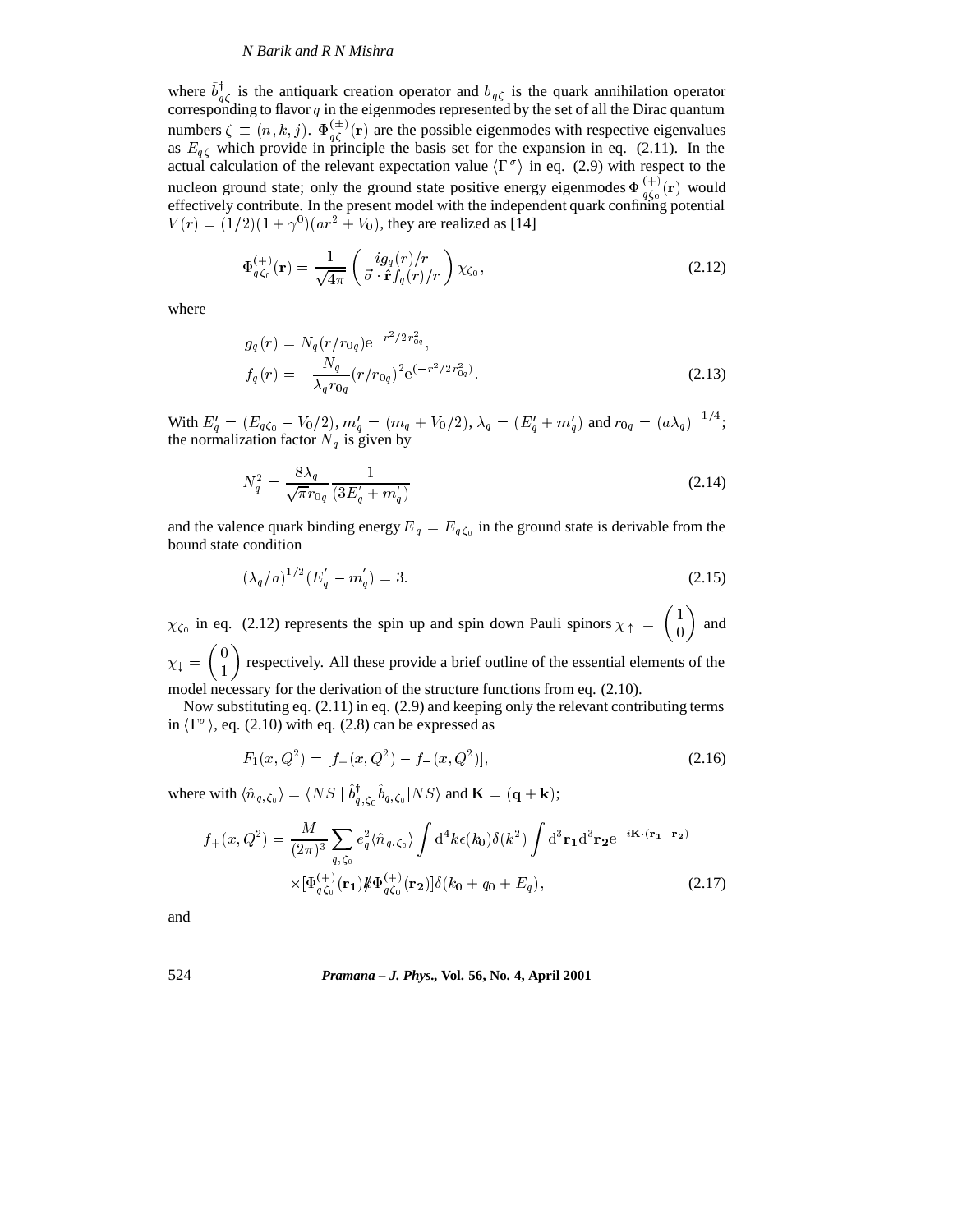$$
f_{-}(x, Q^{2}) = \frac{M}{(2\pi)^{3}} \sum_{q,\zeta_{0}} e_{q}^{2} \langle \hat{n}_{q,\zeta_{0}} \rangle \int d^{4}k \epsilon(k_{0}) \delta(k^{2})
$$
  
 
$$
\times \int d^{3} \mathbf{r}_{1} d^{3} \mathbf{r}_{2} e^{-i\mathbf{K} \cdot (\mathbf{r}_{1} - \mathbf{r}_{2})}
$$
  
 
$$
\times \left[ \bar{\Phi}_{q\zeta_{0}}^{(+)}(\mathbf{r}_{2}) \mathbf{\#} \Phi_{q\zeta_{0}}^{(+)}(\mathbf{r}_{1}) \right] \delta(k_{0} + q_{0} - E_{q}).
$$
 (2.18)

Here the struck quark momentum **K** is such that  $|\mathbf{K}| = K \geq \overline{K} = (|\mathbf{q}| - |\mathbf{k}|);$  which can be reasonably assumed to be much less than  $q_0$ , |q| and |k| in the Bjorken limit. The delta function appearing in eqs (2.17) and (2.18) implies the respective value of  $|k| = k$  as  $k_+ = (q_0 + E_q)$  and  $k_- = (q_0 - E_q)$  with  $k_0 = -(q_0 + E_q)$  and  $-(q_0 - E_q)$  respectively which are always negative in the Bjorken limit. This would lead to certain kinematic relations relevant in further simplifying the expressions  $f_{\pm}(x,Q^2)$  in the Bjorken limit, which are as follows;

$$
\bar{K} \equiv \bar{K}_{\pm}(x) = |(E_q \mp Mx)|,
$$
  
\n
$$
\cos \theta_K \simeq (Mx \mp E_q)/K,
$$
  
\n
$$
\cos \theta_K \cos \theta_k \simeq -(Mx \mp E_q)/K,
$$
  
\n
$$
d(\cos \theta_k)k_+^2 \simeq KdK.
$$
\n(2.19)

It may further be noted that with SU(2)-flavor symmetry the terms in the square brackets in eqs  $(2.17)$  and  $(2.18)$ ; would be independent of flavor and spin quantum numbers so as to be decoupled from the spin flavor summation. Therefore one can independently evaluate  $\sum_{q,\zeta_0} \langle \hat{n}_{q,\zeta_0} \rangle e_q^2$  for the spin up proton target as 1 and the same for the neutron target as

2/3. This would apparently lead to the fact that the structure function  $F_2^n(x,Q^2)$  would be in a constant ratio 2/3 with  $F_2^P(x, Q^2)$  at the model scale of low  $Q^2$  with only the valence quarks in the nucleon. Now further simplification of eqs (2.17) and (2.18) as per the discussions above in the case of the proton target yields

$$
f_{\pm}^{P}(x, Q^{2}) = \frac{M}{2\pi} \int_{\bar{K}_{\pm}}^{\infty} dK K[l_{0}^{2}(K) + l_{1}^{2}(K) + \frac{2}{K}(E_{q} - Mx)l_{0}(K)l_{1}(K)];
$$
\n(2.20)

where

$$
l_0(K) = \int_0^\infty dr r g_q(r) j_0(Kr)
$$
  
=  $\left(\frac{\pi}{2}\right)^{1/2} N_q r_{0q}^2 e^{-r_{0q}^2 K^2/2},$   

$$
l_1(K) = \int_0^\infty dr r f_q(r) j_1(Kr)
$$
  
=  $-\left(\frac{\pi}{2}\right)^{1/2} \left(\frac{N_q}{\lambda_q}\right) r_{0q}^2 K e^{-r_{0q}^2 K^2/2}.$  (2.21)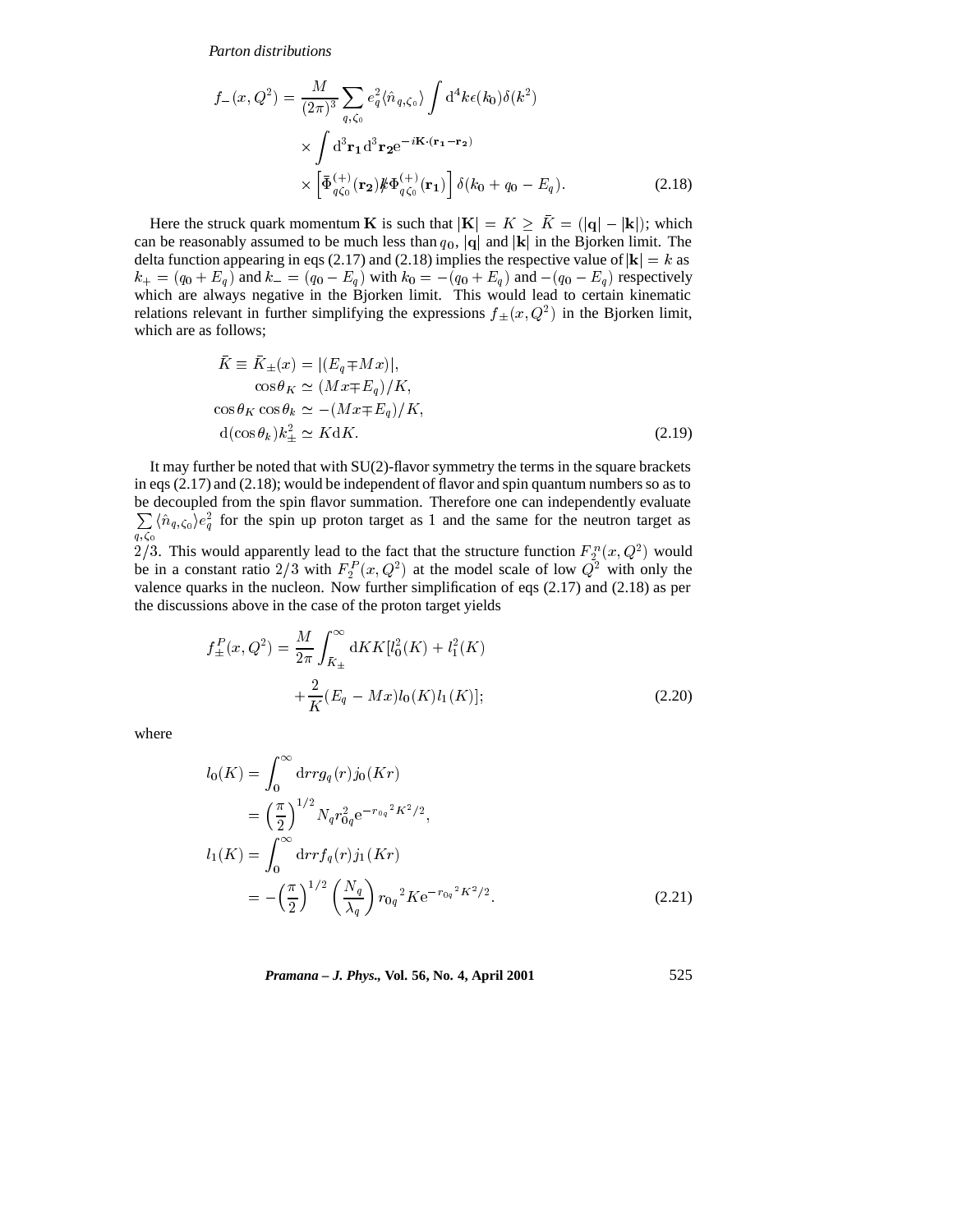Then the explicit functional form of the unpolarized structure function  $F_1^P(x,Q^2)$  for the proton can be obtained in the present model through eq. (2.16) in terms of  $f^P_+(x,Q^2)$ which can be evaluated in closed form from eq.  $(2.20)$  as

$$
f_{\pm}^{P}(x, Q^{2}) = \frac{MN_{q}^{2}r_{0q}^{2}}{8} \left[1 + \frac{K_{\pm}^{2}(x)}{\lambda_{q}^{2}} - \frac{2K_{\pm}(x)}{\lambda_{q}} + \frac{1}{\lambda_{q}^{2}r_{0q}^{2}}\right] e^{-r_{0q}^{2}K_{\pm}^{2}(x)},
$$
\n(2.22)

where  $K_{\pm}(x) = (E_q \mp Mx)$ . One can similarly find  $F_1^n(x, Q^2)$  for the neutron; when  $F_2^P(x,Q^2)$  and  $F_2^n(x,Q^2)$  would follow using the Callen-Gross relation [22].

It may be noted here that  $f_+^P(-x) = f_-^P(x)$  so that  $F_1^P(-x) = -F_1^P(x)$  and  $F_1^P(x)$  vanishes as  $x \to 0$ ; being analytic there. Although Bjorken scaling is manifested here in the derived expression; the absence of the Regge-behaviour as well as the failure of  $F_1^P(x)$  to vanish for  $x > 1$  are the expected inadequacies near the kinematic boundaries which are the common pathological problems of all such constituent quark models. One can however take care of such inadequacies by making further refinements with translational and Lorentz invariance, which we propose to take up in our subsequent work. For a qualitative analysis we want to explore, how far is the model at this level able to predict the unpolarized structure functions and the parton distributions, without going into further complications. Thus for purely simplistic reasons one can proceed to extract the valence quark distributions  $u_v(x, Q^2)$  and  $d_v(x, Q^2)$  from  $F_1^P(x)$  using its parton model interpretation appropriately.

### **3. Valence quark distribution functions**

In the parton model picture at a low resolution scale; the nucleon can be considered to contain only  $(u, d)$  flavors for which quark parton distribution functions inside the nucleon can be defined in general as a combination of valence and sea components such as  $u(x,Q^2) = u_v(x,Q^2) + u_s(x,Q^2)$  and  $d(x,Q^2) = d_v(x,Q^2) + d_s(x,Q^2)$  with the corresponding antiparton distributions defined accordingly. Then as per the parton model descriptions

$$
F_1^P(x, Q^2) = 1/18[\{4u(x, Q^2) + d(x, Q^2)\} + \{4\bar{u}(x, Q^2) + \bar{d}(x, Q^2)\}],
$$
  
\n
$$
F_1^n(x, Q^2) = 1/18[\{4d(x, Q^2) + u(x, Q^2)\} + \{4\bar{d}(x, Q^2) + \bar{u}(x, Q^2)\}].
$$
\n(3.1)

Now comparing expressions in eq. (3.1) with eq. (2.16) and attributing as usual in such model the negative part of the distribution in eq.  $(2.16)$  to the anti-partons in eq.  $(3.1)$ ; effective parton and antiparton distributions can be identified [5] as

$$
u(x, Q2) = 2d(x, Q2) = 4f+P(x, Q2),
$$
  
\n
$$
\bar{u}(x, Q2) = 2\bar{d}(x, Q2) = -4f-P(x, Q2).
$$
\n(3.2)

One may note here that the negative antiparton distribution so obtained at the model scale calculation, which turns out on explicit evaluation to be quantitatively negligible; can be treated only as a model artifact which in fact is encountered in all such constituent quark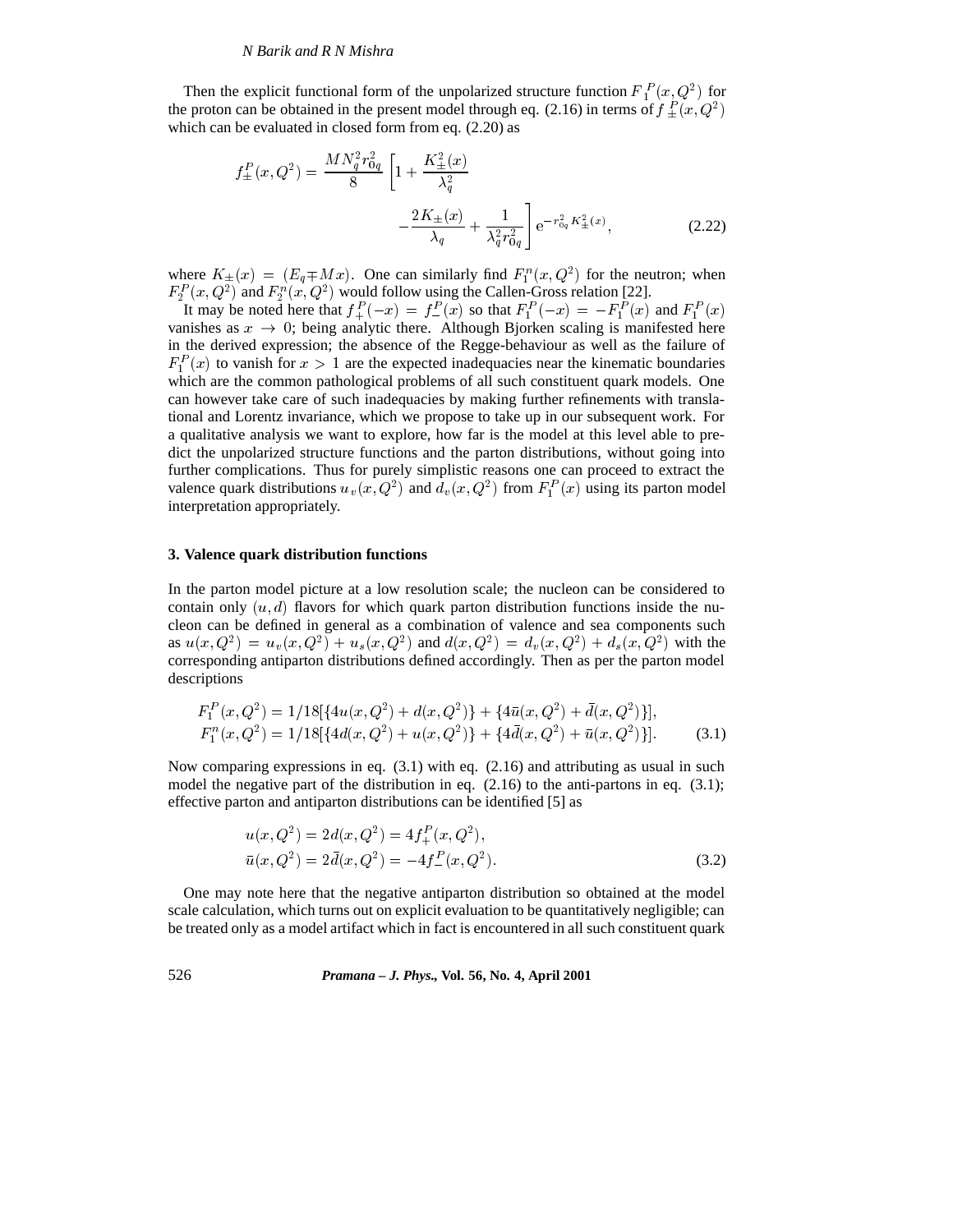models [5]. This spurious contribution needs to be appropriately eliminated in extracting the valence quark distribution correctly from the effective parton distributions in eq. (3.2). Thus keeping in mind that  $\bar{u}_v(x, Q^2) = 0 = d_v(x, Q^2)$  as per our initial assumption and considering the resulting spurious parton and antiparton sea to be symmetric (i.e  $u_s(x) =$  $\bar{u}_s(x)=\bar{u}(x)$  and  $d_s(x)=\bar{d}_s(x)=\bar{d}(x)$  etc); we get the appropriate valence distributions

$$
u_v(x, Q^2) = 2d_v(x, Q^2) = 4[f_+^P(x, Q^2) + f_-(x, Q^2)].
$$
\n(3.3)

Thus the valence quark distribution functions  $u_y(x,Q^2)$  and  $d_y(x,Q^2)$  can be extracted at a model scale of low  $Q^2 = \mu^2$  in terms of analytically obtained closed form expressions  $f_+^P(x,Q^2)$  as explicit functions of the Bjorken variable x; which can be evaluated by taking the model parameters and other relevant model quantities from some of its earlier applications [14,16,19] as

$$
(a, V_0) = (0.017166 \text{ GeV}^3, -0.1375 \text{ GeV}),(m_u, m_d) = (0.01 \text{ GeV}, 0.01 \text{ GeV}),(E_q, \lambda_q) = (0.45129 \text{ GeV}, 0.46129 \text{ GeV}),(N_q, r_{0q}) = (0.64318 \text{ GeV}^{1/2}, 3.35227 \text{ GeV}^{-1}).
$$
\n(3.4)

We may point out here that the physical mass  $M$  of the nucleon in this model can be realized only after taking into account other possible residual effects including the center of mass correction [14] in a perturbative manner which provide the corrected  $E_q$  so as to realize  $M = 3E_q$ . We therefore prefer here to take  $E_q = M/3$  with  $M = 0.9382$  GeV. Numerical results for  $xu_y(x,Q^2)$  and  $xd_y(x,Q^2)$  as functions of x are shown in figures 1 and 2 respectively. Although the support problem is evidently present here, the extent of this inadequacy can be estimated through the normalization integral which comes out numerically as

$$
\int_0^1 dx u_v(x, Q^2) = 1.988. \tag{3.5}
$$

However if we extend the upper limit to  $x = \infty$  and take into account the symmetry behaviour  $u_v (-x) = u_v (x)$ ; we can analytically evaluate the integral to show that

$$
\int_0^1 dx u_v(x, Q^2) \equiv 1/2 \int_{-\infty}^\infty dx u_v(x, Q^2)
$$
  
=  $4 \int_{-\infty}^\infty dx f_+^P(x, Q^2)$   
=  $1/2 \sqrt{\pi} N_q^2 r_{0q} \left(1 + \frac{3}{2\lambda_q^2 r_{0q}^2}\right) = 2.$  (3.6)

This shows that not only the support problem in the integrated sense is rather minimal; the valence distributions so extracted saturate the normalization constraint quite satisfactorily. Therefore we may be justified in using these valence distributions to realize further the valence parts of the structure functions such as  $[F_2^P(x,Q^2)]_v = \frac{1}{2} x u_v(x,Q^2)$ and  $[F_2^n(x,Q^2)]_v = \frac{1}{3}xu_v(x,Q^2)$  as well as the same for the combination  $[F_2^p(x,Q^2) -$ 

*Pramana – J. Phys.,* **Vol. 56, No. 4, April 2001** 527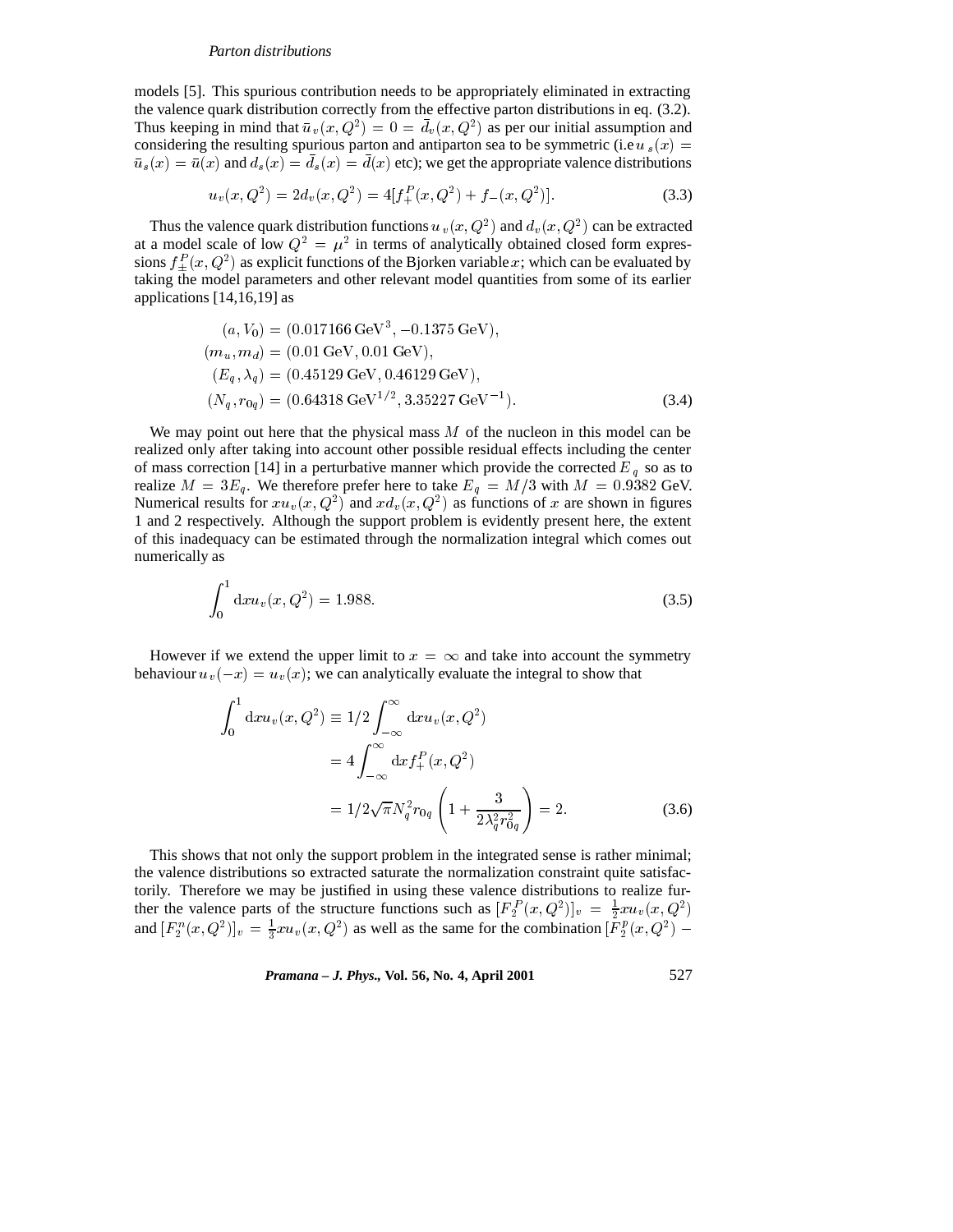

**Figure 1.** The calculated  $xu_v(x,Q^2)$  at  $Q^2 = \mu^2 = 0.07$  GeV<sup>2</sup> (dotted line) and QCD evolved result at  $Q_0^2 = 15 \text{ GeV}^2$  (solid line) compared with the data taken from T Sloan *et al* in ref. [2].



**Figure 2.** The QCD evolved result for  $x d_v(x, Q^2)$  at  $Q_0^2 = 15 \text{ GeV}^2$  (solid line) is given in comparison with the experimental data taken from T Sloan *et al* in ref. [2].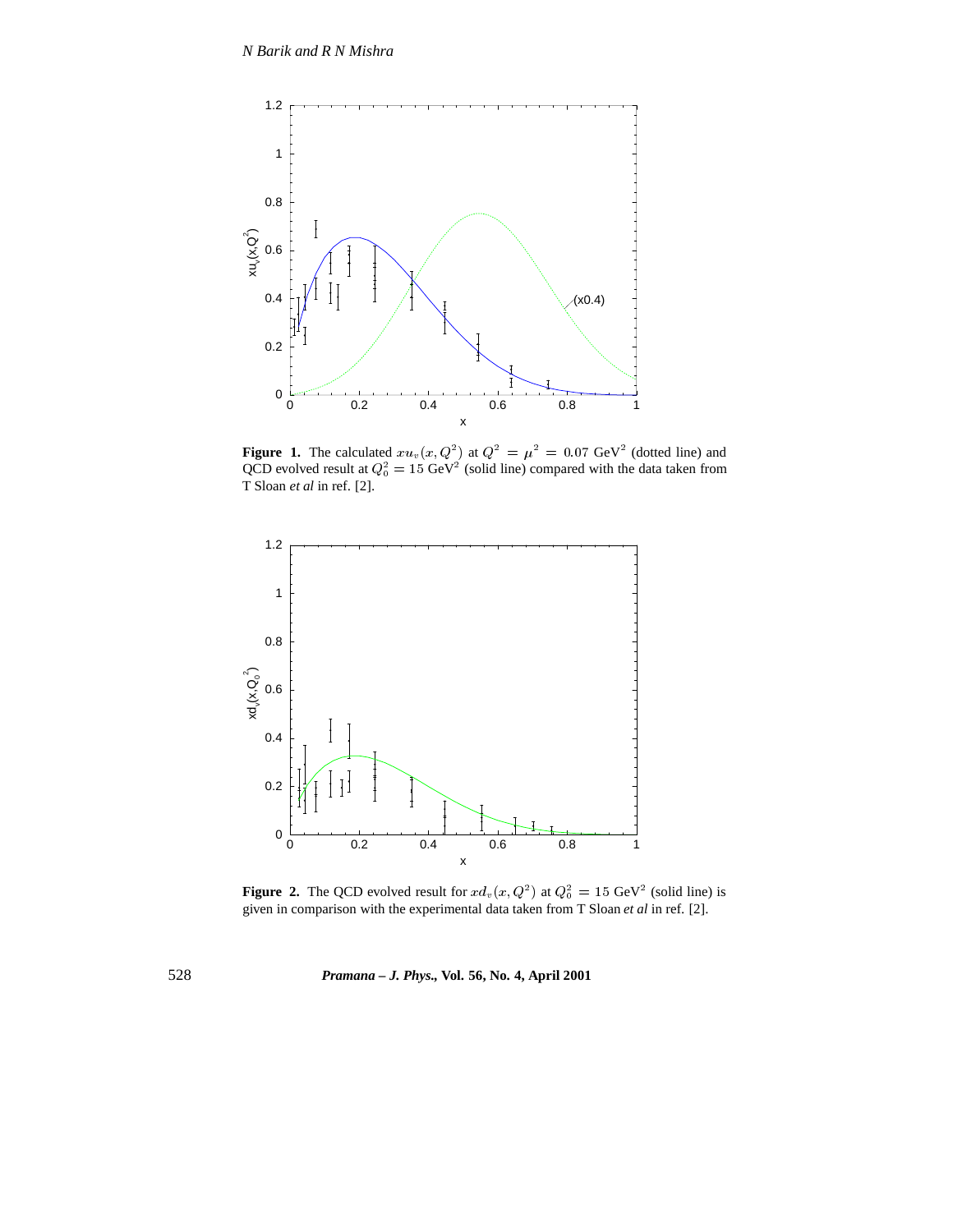$F_2^n(x,Q^2)]_v \simeq \frac{1}{6} x u_v(x,Q^2)$ ; which can be numerically evaluated in the kinematic range of the Bjorken variable x. These results which correspond to a model scale of low  $Q^2 = \mu^2$ ; are not directly comparable with the experimental data available at high  $Q^2$ . Therefore one needs appropriate QCD-evolution of the valence distributions from the model scale to the experimentally relevant higher  $Q^2$ .

The model scale of low  $Q^2 = \mu^2$  is neither explicit in the derived expressions for the structure functions nor in the valence distributions  $u_y(x, Q^2)$  and  $d_y(x, Q^2)$ . Therefore we need to first fix the model scale  $Q^2 = \mu^2$ . We obtain this with the help of the renormalization group equation [13], as per which

$$
\mu^2 = \Lambda_{\text{QCD}}^2 e^L; \tag{3.7}
$$

where  $L=[V^{n=2}(Q_0^2)/V^{n=2}(\mu^2)]^{1/a_{NS}^{n=2}}\ln(\frac{Q_0^2}{\Lambda_{\text{QCD}}^2})$  with  $V^{n=2}(Q^2) = \int_0^1 dx x[u_v(x,Q^2)+$  $d_v(x,Q^2)$  as the momentum carried by the valence quarks at  $Q^2$ . Now taking the experimental reference scale  $Q_0^2 = 15 \text{ GeV}^2$  for which  $V^{n=2}(15 \text{ GeV}^2)\approx 0.4$  [2,8] with  $\Lambda_{\rm QCD} = 0.232$  GeV and  $a_{NS}^{n=2} = 32/81$  for 3-active flavors; we can obtain  $\mu^2 \approx 0.07$  $GeV<sup>2</sup>$ . If one believes that the perturbation theory still makes sense down to this model scale for which the relevant perturbative expansion parameter  $\alpha_s(\mu^2)/2\pi$  is less than one ( $\simeq 0.85$  here), one can evolve the valence distributions  $u_v(x, \mu^2) = 2d_v(x, \mu^2)$  to higher  $Q_0^2$ , where experimental data are available. In fact one does not have much choice here, because taking any higher model scale on adhoc basis would require a non-zero initial input of sea quark and gluon constituents for which one does not have any dynamical information at such scale and hence it would complicate the picture. Therefore when  $\alpha_s(\mu^2)/2\pi$  is well within the limit to justify the applicability of perturbative QCD at the leading order and further since non-singlet evolution is believed to converge very fast [23] to remain stable even for small values of  $Q^2/\Lambda_{\text{QCD}}^2$ ; one may think of a reliable interpolation between the low

model scale of  $Q^2 = \mu^2 < 0.1$  GeV<sup>2</sup> and the experimentally relevant higher  $Q^2 \gg \mu^2$ , if one does not insist upon quantitative precision. With such justification and belief many authors in the past have used the choice of low  $Q^2 = \mu^2$  (for example;  $\mu^2 = 0.063$  GeV<sup>2</sup> [9],  $0.068 \text{ GeV}^2$ ,  $0.09 \text{ GeV}^2$  [10] and  $0.06 \text{ GeV}^2$  [12]) as their static point for evolution. In fact the choice of low  $Q^2 = \mu^2 < 0.1$  GeV<sup>2</sup> in such models is linked with the initial sea and gluon distributions taken approximately zero at the model scale. Following such arguments we choose to evolve the valence distributions by the standard convolution technique based on nonsinglet evolution equations in leading order [3,23] from the static point of  $\mu^2 = 0.07$  GeV<sup>2</sup> to  $Q_0^2 = 15$  GeV<sup>2</sup> for a comparison with the experimental data. Our results for  $xu_y(x,Q_0^2)$  and  $xd_y(x,Q_0^2)$  at  $Q_0^2 = 15$  GeV<sup>2</sup> are provided in figures 1 and 2 respectively along with the experimental data, which on comparison shows very satisfactory agreement over the entire range  $0 < x < 1$ . The valence components of the structure functions such as  $[F_2^P(x,Q_0^2)]_v$  and  $[F_2^n(x,Q_0^2)]_v$  together with the valence part of the combination  $[F_2^P(x,Q_0^2) - F_2^n(x,Q_0^2)]$  calculated at  $Q_0^2 = 15$  GeV<sup>2</sup>, are also compared with the respective experimental data in figures 3, 4 and 5 respectively. We find that the agreement with the data in all these cases is reasonably much better in the region  $x > 0.2$ . This is because in the small  $x$  region; the sea contributions to the structure functions not included in the calculation so far are significant enough to generate the appreciable departures from the data as observed here.

Therefore for a complete description of the nucleon structure functions and hence the parton distributions in the nucleon; the valence contributions discussed above need to be supplemented by the expected gluon and sea-quark contributions at high energies.

*Pramana – J. Phys.,* **Vol. 56, No. 4, April 2001** 529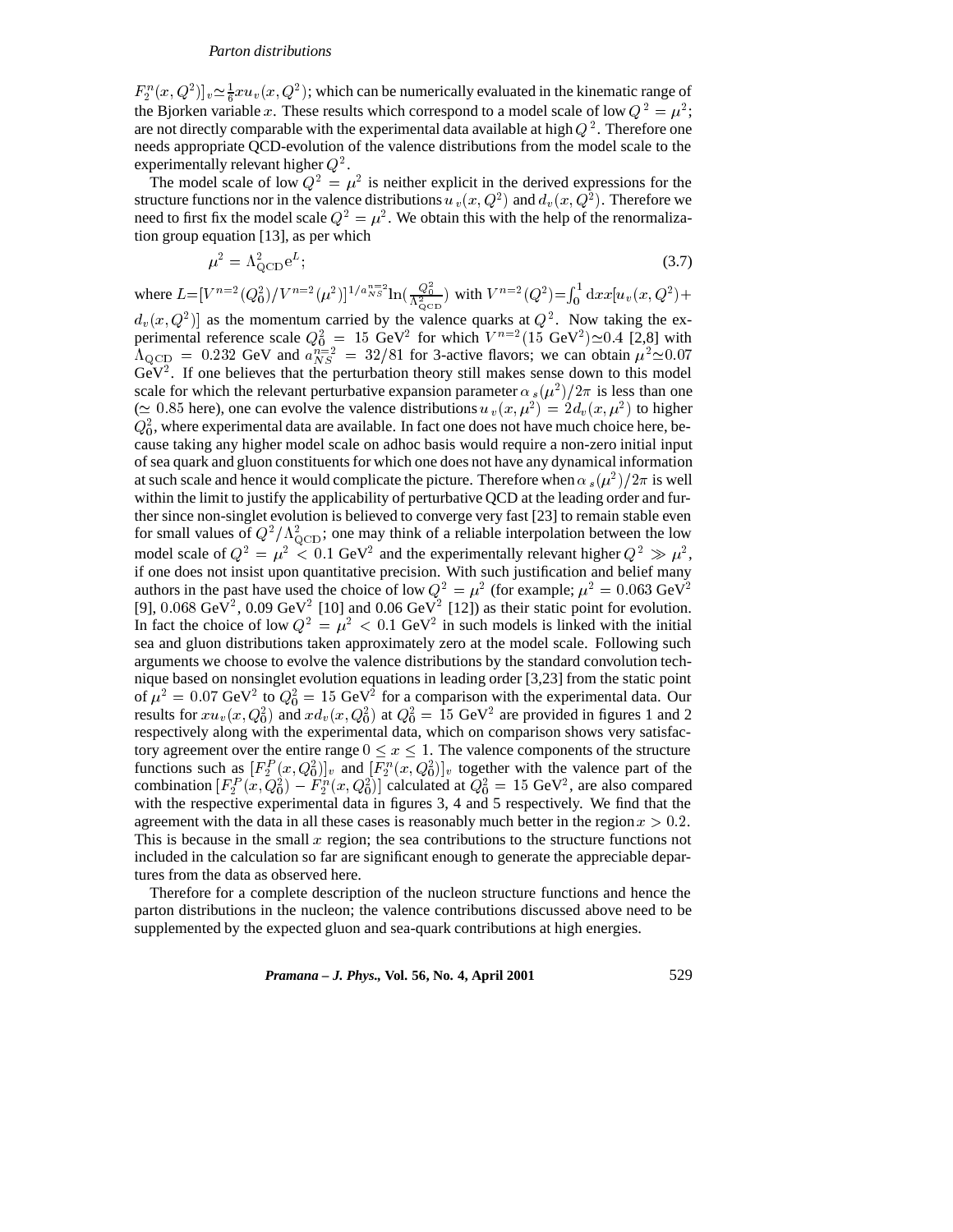

**Figure 3.** The calculated  $[F_2^p(x, Q^2)]_{\text{val}}$  at  $Q^2 = \mu^2 = 0.07 \text{ GeV}^2$  (dotted line) and QCD evolved result at  $Q_0^2 = 15 \text{ GeV}^2$  (dashed line).  $F_2^P(x,Q^2)$  (valence+asymmetric sea: solid line) in comparison with experimental data taken from Roberts *et al* in ref. [1].



**Figure 4.** The QCD evolved result for  $[F_2^n(x, Q^2)]_{\text{val}}$  at  $Q_0^2 = 15 \text{ GeV}^2$  (dashed line) and  $F_2^n(x,Q^2)$  (valence+asymmetric sea: solid line) in comparison with data from Roberts *et al* in ref. [1].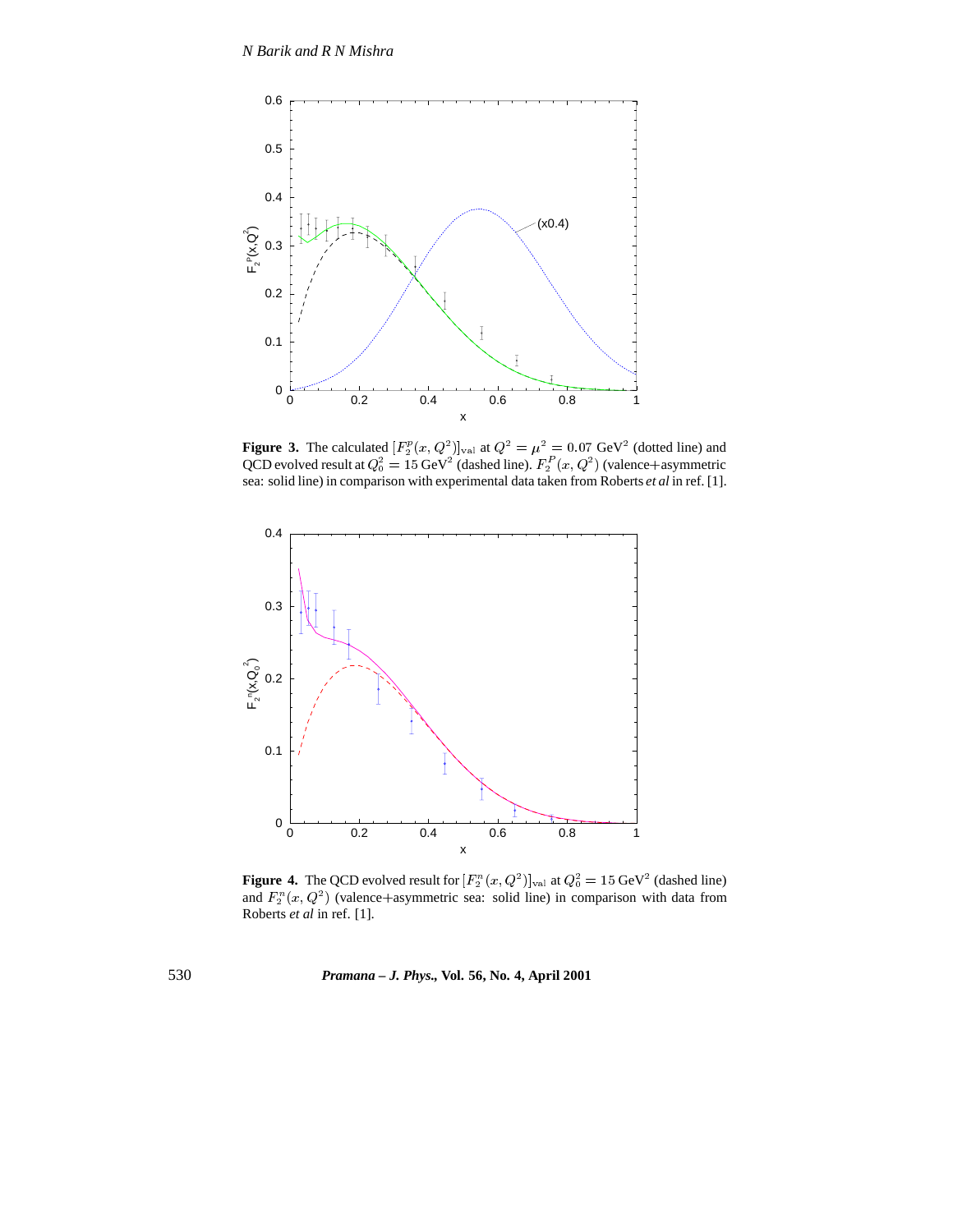

**Figure 5.** The QCD evolved result for  $[F_2^P(x,Q_0^2) - F_2^N(x,Q_0^2)]$  (solid line; valence+asymmetric sea) at  $Q_0^2 = 15 \text{ GeV}^2$  compared with the data. (Data is over the  $Q^2$ -range of the experiments as per ref. [2].)

# **4. Gluon and sea-quark distributions**

The gluon and the sea-quark distributions at high energy inside the nucleon can be generated purely radiatively with appropriate input of the valence distributions using the well-known leading order renormalization group (RG)-equations [23]. Considering that at higher energy, heavier flavors may be excited above each flavor threshold, we define the total sea quark distribution here up to three flavors as

$$
q_s(x, Q^2) = 2[u_s(x, Q^2) + d_s(x, Q^2) + s_s(x, Q^2)]
$$
\n(4.1)

and the gluon distribution by  $G(x,Q^2)$ . Their moments  $q_s^n(Q^2)$  and  $G^n(Q^2)$  respectively can be described in terms of the corresponding moment  $V^{n}(Q^{2})$  of the input valency distribution  $V(x,Q^2) = [u_y(x,Q^2) + d_y(x,Q^2)]$  according to the RG-equations such as

$$
G^{n}(Q^{2}) = \left[\frac{\alpha^{n}(1-\alpha^{n})}{\beta^{n}}L_{0}^{a_{NS}^{n}}\left\{L_{0}^{-a_{\perp}^{n}} - L_{0}^{-a_{\perp}^{n}}\right\}\right]V^{n}(Q^{2}),\tag{4.2}
$$

$$
q_s^n(Q^2) = [L_0^{a_{NS}^n} {\alpha^n L_0^{-a_{-}^n} + (1 - \alpha^n)L_0^{-a_{+}^n} - L_0^{-a_{NS}^n}]V^n(Q^2), \qquad (4.3)
$$

where the *n*th moments of the functions  $A(x, Q^2) \equiv \{G(x, Q^2), q_s(x, Q^2), V(x, Q^2)\}\$  are defined as

$$
A^{n}(Q^{2}) = \int_{0}^{1} dx x^{n-1} A(x, Q^{2}), \qquad (4.4)
$$

*Pramana – J. Phys.,* **Vol. 56, No. 4, April 2001** 531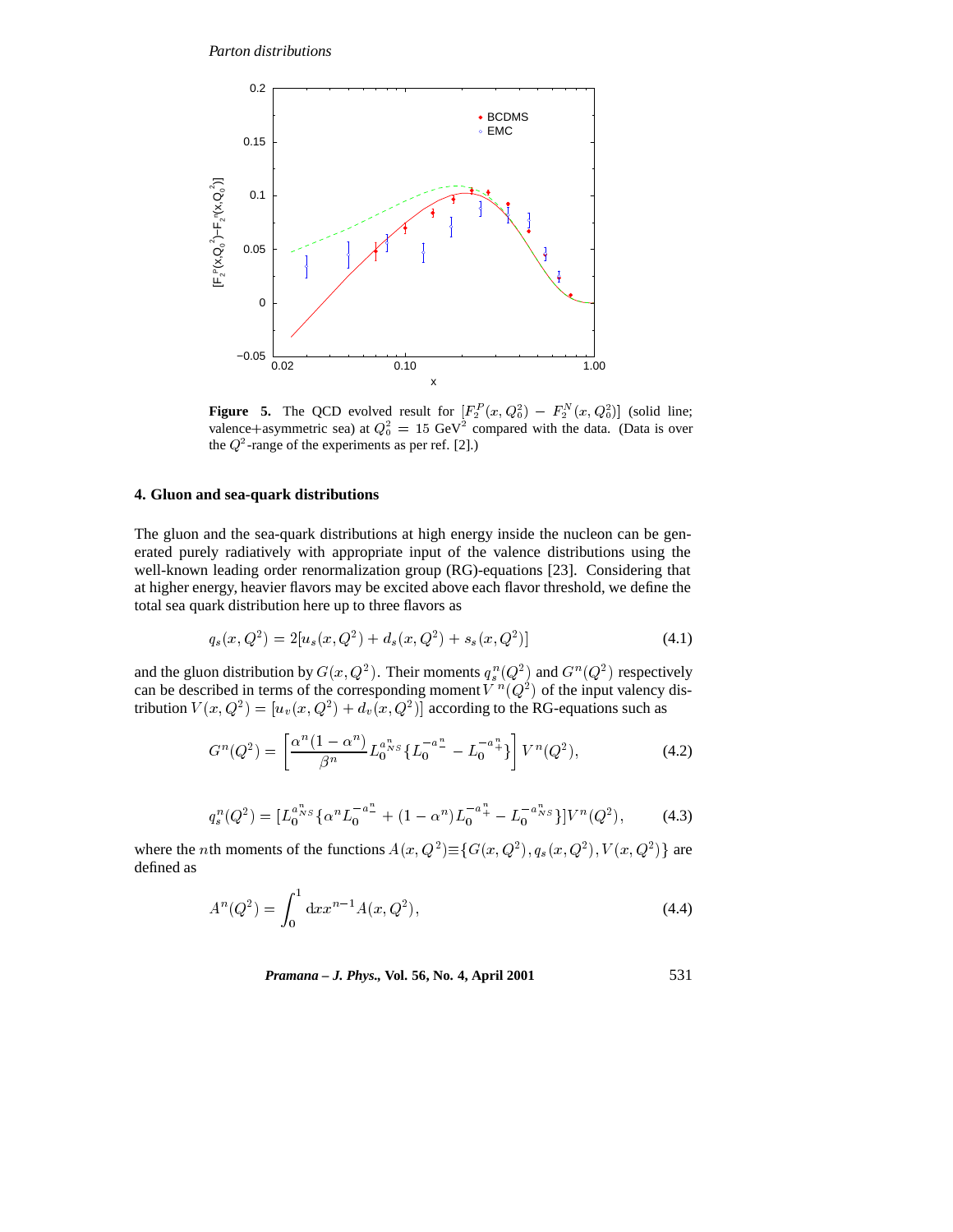and the RG-exponents such as  $\{\alpha^n, \beta^n, a_{NS}^n, a_{\pm}^n\}$  in the conventional notations are derivable for the *n*th moment as per ref. [23]. Finally  $L_0 = \frac{\alpha_s(\mu^2)}{\alpha_s(Q_0^2)} = \frac{\ln(Q_0/\Lambda_{\text{QCD}})}{\ln(\mu^2/\Lambda_{\text{QCD}}^2)}$  $\ln(Q_0/\Lambda_{\rm QCD})$  . 1.  $\frac{\ln(\frac{Q_0}{\Lambda_{\text{QCD}}}}{\ln(\mu^2/\Lambda_{\text{QCD}}^2)}$  is defined here in terms of the momentum carried by the valence quarks at  $Q_0^2$  on the basis of the assumption of momentum saturation by valence quarks at the model scale  $Q^2 = \mu^2$  as

$$
L_0 = \left[ \int_0^1 dx x V(x, Q_0^2) \right]^{-1/a_{NS}^{n=2}};
$$
\n(4.5)

when  $a_{NS}^{n=2} = 32/81$  for three active flavors considered here. We may, however, point out here that although we have evolved the valence distributions from a model scale of  $0.07 \text{ GeV}^2$ ; we find that due to the support problem, the net momentum carried by the valence quarks is saturated at  $Q^2 \approx 0.1$  GeV<sup>2</sup> in our model but not at the model scale of 0.07 GeV<sup>2</sup>. Therefore for the input  $L_0$  in eqs (4.2) and (4.3) we prefer to take  $\mu^2 = 0.1$ GeV<sup>2</sup> as the static point so that corresponding to the experimental reference scale  $Q_0^2 =$ 15 GeV<sup>2</sup>,  $L_0 = \frac{\ln(Q_0^2/\Lambda_{\text{QCD}}^2)}{\ln(\mu^2/\Lambda_{\text{QCD}}^2)}$   $\approx$  9.603. Then calculating the appropriate RG-exponents as per ref. [23] for  $n = 2, 4, 6, 8$  (higher moments being significantly smaller are not considered here) and the corresponding moments  $V^{n}(Q_0^2 = 15 \text{ GeV}^2)$  from the evolved valence distribution  $u_v(x,Q_0^2) = 2d_v(x,Q_0^2)$  at  $Q_0^2 = 15$  GeV<sup>2</sup>; we evaluate the respective moments  $G^n(Q_0^2)$  and  $q_s^n(Q_0^2)$  from RG equations (4.2) and (4.3). Then the gluon and the sea-quark distributions can be extracted from the moments by the standard inverse Mellintransform technique. However since we are not aiming at any quantitative precision here, we rather adopt a matrix inversion technique with the help of simple parametric expressions taken for  $xG(x,Q_0^2)$  and  $xq_s(x,Q_0^2)$  as

$$
xG(x, Q_0^2) = [a_1x^2 + a_2x + a_3 + a_4/\sqrt{x} ],
$$
\n(4.6)

$$
xq_s(x, Q_0^2) = [b_1x^2 + b_2x + b_3 + b_4/\sqrt{x}]. \tag{4.7}
$$

The moments calculated from these parametric expressions would now provide a set of simultaneous equations for each set of parameters  $\{a_i\}$  and  $\{b_i\}$  separately. Solving these equations by matrix inversion method we arrive at the values of these parameters as

$$
\{a_i, i = 1, 2, 3, 4\} \equiv (-0.8473, 2.0144, -2.1059, 0.9314),\n\{b_i, i = 1, 2, 3, 4\} \equiv (-0.2208, 0.5103, -0.5108, 0.2193).
$$
\n(4.8)

Thus we generate somewhat reasonable functional forms for  $xq_s(x,Q_0^2)$  and  $xG(x,Q_0^2)$ at  $Q_0^2 = 15$  GeV<sup>2</sup> which are provided in figures 6 and 7 respectively in comparison with the available experimental data. We find the qualitative agreement with the data quite satisfactory with almost vanishing contribution in both cases beyond  $x > 0.5$ .

We find next the momentum distributions for different constituent partons at  $Q_0^2$  = 15 GeV<sup>2</sup> by calculating the second moments of the distribution functions  $u_y(x,Q_0^2), d_y(x,Q_0^2), q_s(x,Q_0^2)$  and  $G(x,Q_0^2)$  respectively so as to obtain them as

$$
u_v(Q_0^2) = 0.273, (0.275 \pm 0.011),
$$
  
\n
$$
d_v(Q_0^2) = 0.136, (0.116 \pm 0.017),
$$
  
\n
$$
q_s(Q_0^2) = 0.109, (0.074 \pm 0.011),
$$
  
\n
$$
G(Q_0^2) = 0.482, (0.535).
$$
\n(4.9)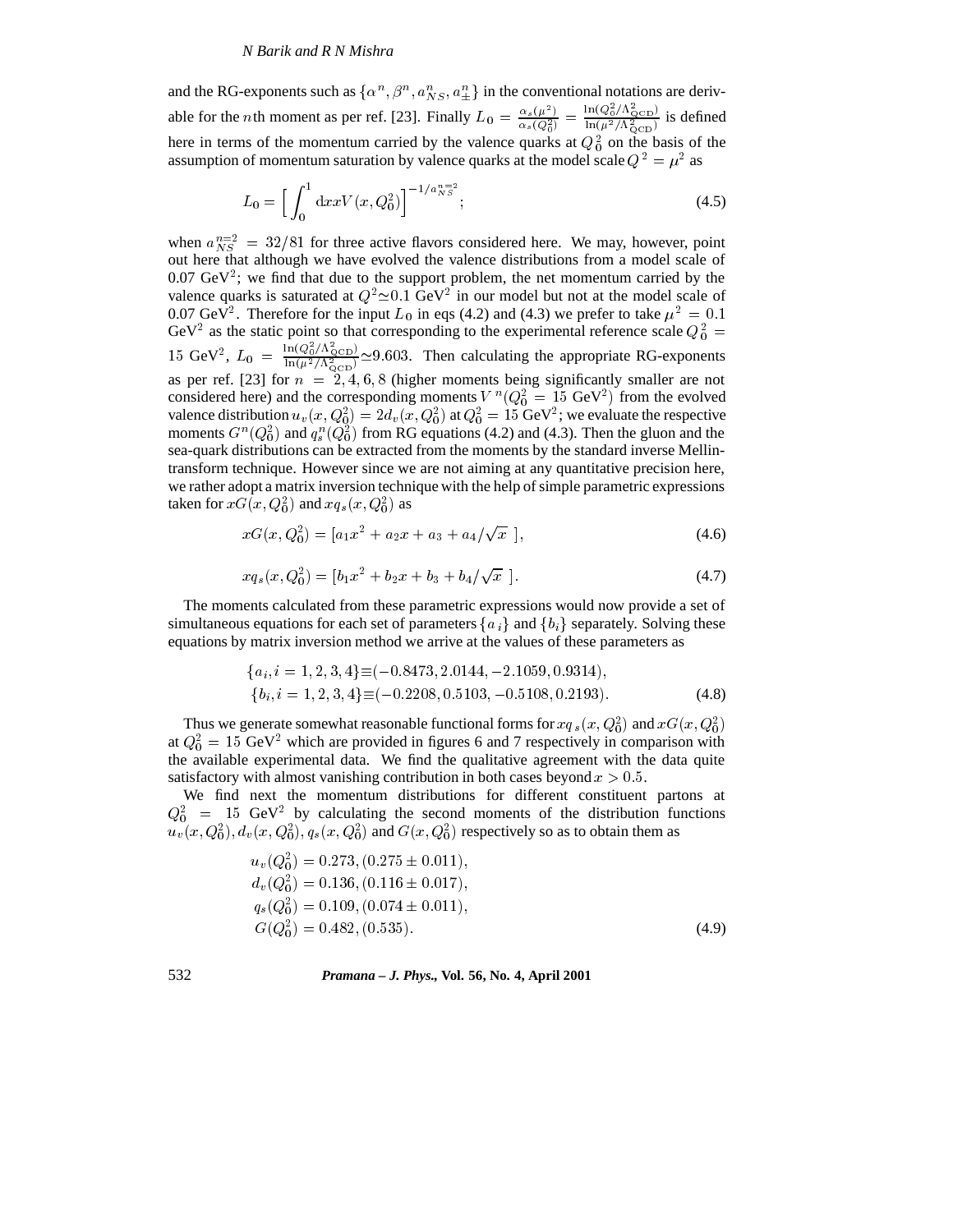

**Figure 6.** The dynamically generated  $xq_s(x, Q^2)$  (solid line) at  $Q_0^2 = 15 \text{ GeV}^2$ , compared with the data from T Sloan *et al* in ref. [2].



**Figure 7.** The dynamically generated  $xG(x, Q^2)$  (solid line) at  $Q_0^2 = 15 \text{ GeV}^2$ , compared with the data from T Sloan *et al* in ref. [2].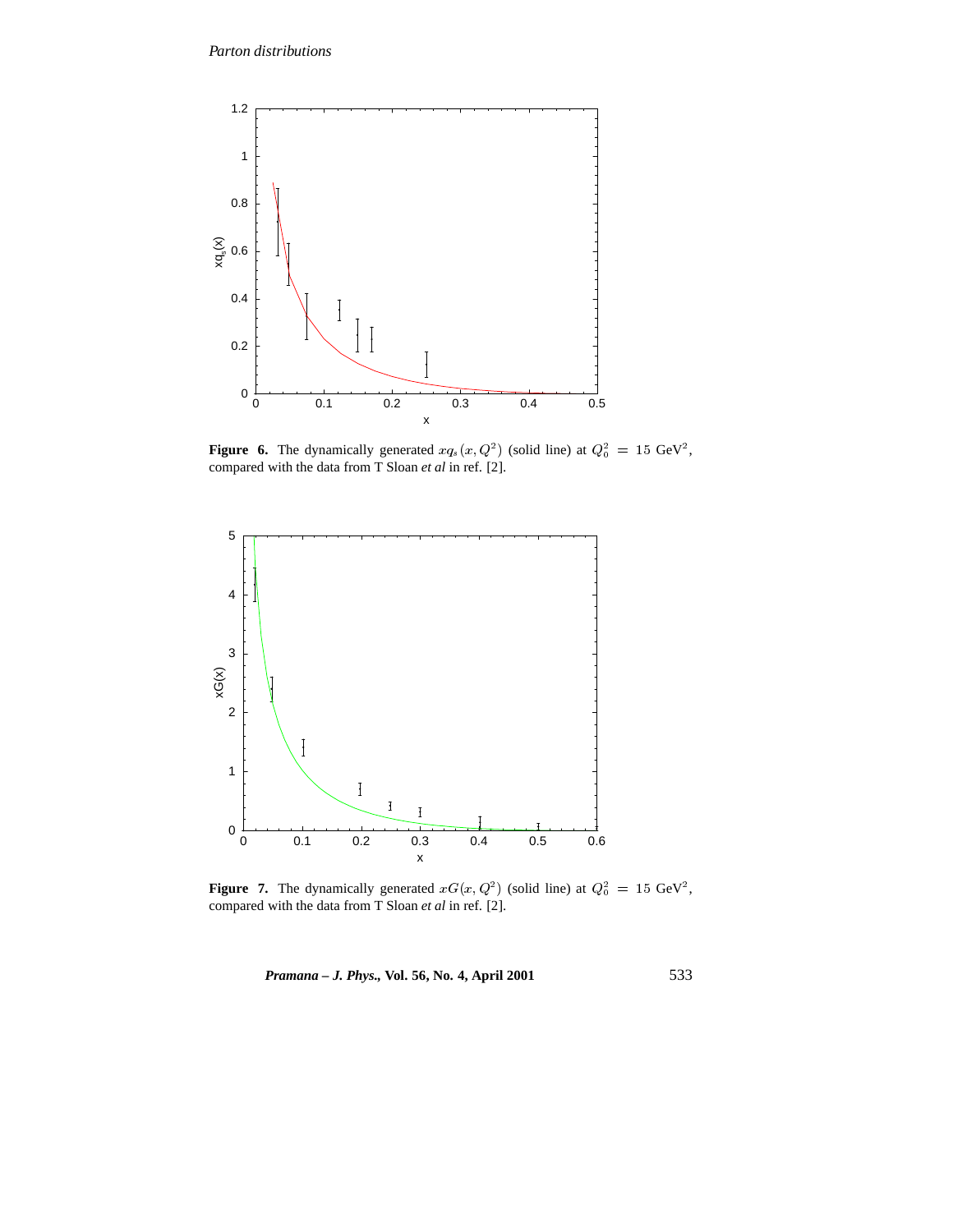The experimental values are shown within the brackets against the values calculated for a comparison. We find that the parton distributions realized at a qualitative level in the model at  $Q_0^2 = 15 \text{ GeV}^2$  saturate the momentum sum-rule. Finally to evaluate the complete structure functions  $F_2^{(p,n)}(x,Q_0^2)$  by supplementing the respective valence components with the necessary sea-contributions; we consider a flavor decomposition of the net seaquark distribution  $q_s(x, Q_0^2)$ . With an old option of a complete symmetric sea in SU(3)flavor sector;

$$
[F_2^P(x, Q_0^2)]_{\text{sea}} = [F_2^n(x, Q_0^2)]_{\text{sea}} = \frac{2}{9} x q_s(x, Q_0^2).
$$
 (4.10)

However it has been almost established experimentally that the nucleon quark sea is flavor asymmetric both in SU(2) as well as SU(3) sector. Experimental violation of Gottfried sum rule [24] and more recent and precise asymmetry measurements in the Drell– Yan process with nucleon targets  $[25,26]$  have shown a strong x-dependence of the ratio  $[d_s(x, Q^2)/u_s(x, Q^2)]$  with  $d_s(x, Q^2) > u_s(x, Q^2)$  for  $x < 0.2$  whereas  $d_s(x, Q^2)$  running closer to  $u_s(x, Q^2)$  for  $x > 0.2$ ; when around  $x = 0.18$ ;  $d_s(x, Q^2) \approx 2u_s(x, Q^2)$ . Neutrino charm production experiment by CCFR collaboration [27] also provides evidence in favour of the relative abundance of strange to non-strange sea-quarks in the nucleon measured by a factor  $\kappa \equiv \frac{2\langle x s_s \rangle}{\langle |x u_s + x d_s| \rangle} = 0.477 \pm 0.063$ . Therefore keeping these experimental facts in mind we make a reasonable choice for the flavor structure of the sea quark distribution as defined in eq. (4.1) by taking

$$
d_s(x, Q_0^2) = 2u_s(x, Q_0^2),
$$
  
\n
$$
s_s(x, Q_0^2) = \frac{1}{4} [u_s(x, Q_0^2) + d_s(x, Q_0^2)].
$$
\n(4.11)

Then we find the sea contributions to the structure functions  $F_2^{(p,n)}(x,Q_0^2)$  as

$$
[F_2^p(x, Q_0^2)]_{\text{sea}} = \frac{1}{5} x q_s(x, Q_0^2),
$$
  

$$
[F_2^n(x, Q_0^2)]_{\text{sea}} = \frac{13}{45} x q_s(x, Q_0^2).
$$
 (4.12)

The results for the complete structure functions  $F_2^p(x,Q_0^2)$  and  $F_2^n(x,Q_0^2)$  with the valence and quark sea components taken together are shown in figures 3 and 4. We find that the overall qualitative agreement is quite reasonable for the region  $x > 0.04$ . But because of the theoretical as well as experimental uncertainties; one can not make a meaningful comparison of the data in the region  $x < 0.1$ . We have also shown in figure 5 the structure function combination  $[F_2^p(x,Q_0^2) - F_2^n(x,Q_0^2)]$  by taking into account the asymmetric sea contribution as in eq. (4.12), which provides a relatively better agreement with the available experimental data over a  $Q^2$ -range [2].

#### **5. Summary and conclusion**

Starting with a constituent quark model of relativistic independent quarks in an effective scalar-vector harmonic potential; we have been able to analytically derive an explicit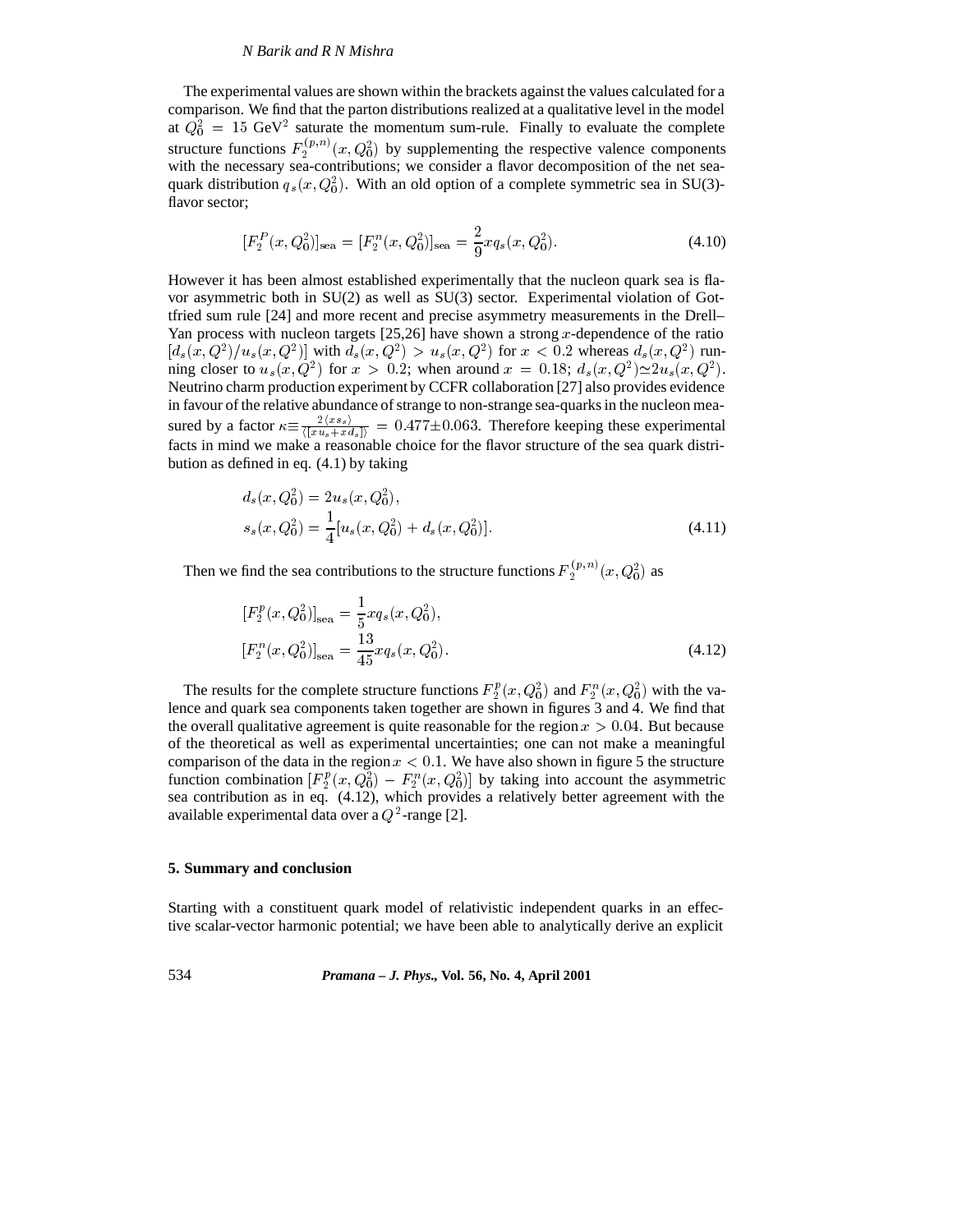functional form for the deep-inelastic unpolarized nucleon structure function  $F_1(x,Q^2)$ at the model scale of low  $Q^2 = \mu^2 = 0.07$  GeV<sup>2</sup> from which the valence quark distributions  $u_v(x, Q^2)$  and  $d_v(x, Q^2)$  have been appropriately extracted. The closed form expressions for  $u_v(x, Q^2)$  and  $d_v(x, Q^2)$  satisfying the normalization constraints provide suitable model inputs for QCD-evolution to experimentally relevant  $Q^2 = Q_0^2 = 15$ GeV<sup>2</sup>. The valence distribution functions as  $x u_v(x, Q_0^2)$  and  $x d_v(x, Q_0^2)$ ; the valence components  $[F_2^P(x,Q_0^2)]_v$  and  $[F_2^n(x,Q_0^2)]_v$  as well as the valence part of the combination  $[F_2^P(x,Q_0^2) - F_2^n(x,Q_0^2)]$  realized through QCD-evolution at  $Q_0^2 = 15$  GeV<sup>2</sup>, compare reasonably well with the experimental data in the expected range of the Bjorken variable x.

The gluon distribution  $G(x,Q_0^2)$  and the sea-quark distributions  $q_s(x,Q_0^2)$  are dynamically generated from the renormalization group equations with the moments of valency quark distributions at  $Q_0^2 = 15 \text{ GeV}^2$  as the inputs. The results for  $xG(x,Q_0^2)$  and  $xq_s(x,Q_0^2)$  make a good comparison with the data. Calculation of the constituent parton momenta also yields the momentum percentage in the valence-quark sector as 27:3% and  $13.6\%$  for the u and d-flavor quarks respectively, whereas it gives in the sea-quark sector 10:9% and in the gluon sector 48:2%; thereby saturating the expected momentum sum-rule. Incorporating the sea quark contributions to the valence part of the nucleon structure functions; the complete unpolarized structure functions  $F_2^P(x,Q_0^2), F_2^n(x,Q_0^2)$ and  $[F_2^p(x,Q_0^2) - F_2^n(x,Q_0^2)]$  are obtained in reasonable agreement with the data in the region  $x > 0.1$ .

There are of course various finer features of the nucleon structure functions quite apart from their behaviour near the region  $x = 0$ ; which would be beyond the limit of this simplistic approach in the model to address. Nevertheless within its limitations; the model is found to provide a simple parameter free analysis of the deep-inelastic unpolarized structure functions of the nucleon leading to the realization of its constituent parton distributions at  $Q_0^2 = 15$  GeV<sup>2</sup> with an over-all qualitative agreement with the experimental data. Proper corrections for the center of mass motion would be attempted in our future works.

# **Acknowledgements**

We are thankful to Prof. B B Deo for many fruitful discussions and useful suggestions. We are also thankful to the Institute of Physics, Bhubaneswar, India for providing necessary library and computational facilities for doing this work. One of us (RNM) would like to express his gratitude to the Department of Higher Education, Government of Orissa; for providing study leave for this purpose.

#### **References**

[1] R G Roberts and M R Whalley, *J. Phys.* **G17**, D1 (1991) S R Mishra and F Sciulli, *Ann. Rev. Nucl. Part. Sci.* **39**, 259 (1989) and the references therein J F Owens and W K Tung, *Ann. Rev. Nucl. Part. Sci.* **42**, 291 (1992) A Milsztajn *et al*, *Z. Phys.* **C49**, 527 (1991) and the references therein P Amaudruz *et al*, *Phys. Rev. Lett.* **66**, 2712 (1991)

[2] T Sloan, G Smadja and R Voss, *Phys. Rep.* **162**, 45 (1988) J J Aubert *et al*, *Nucl. Phys.* **B293**, 740 (1987) New Muon Collaboration: D Allasia *et al*, Report No. CERN-PPE/90-103 (1990)